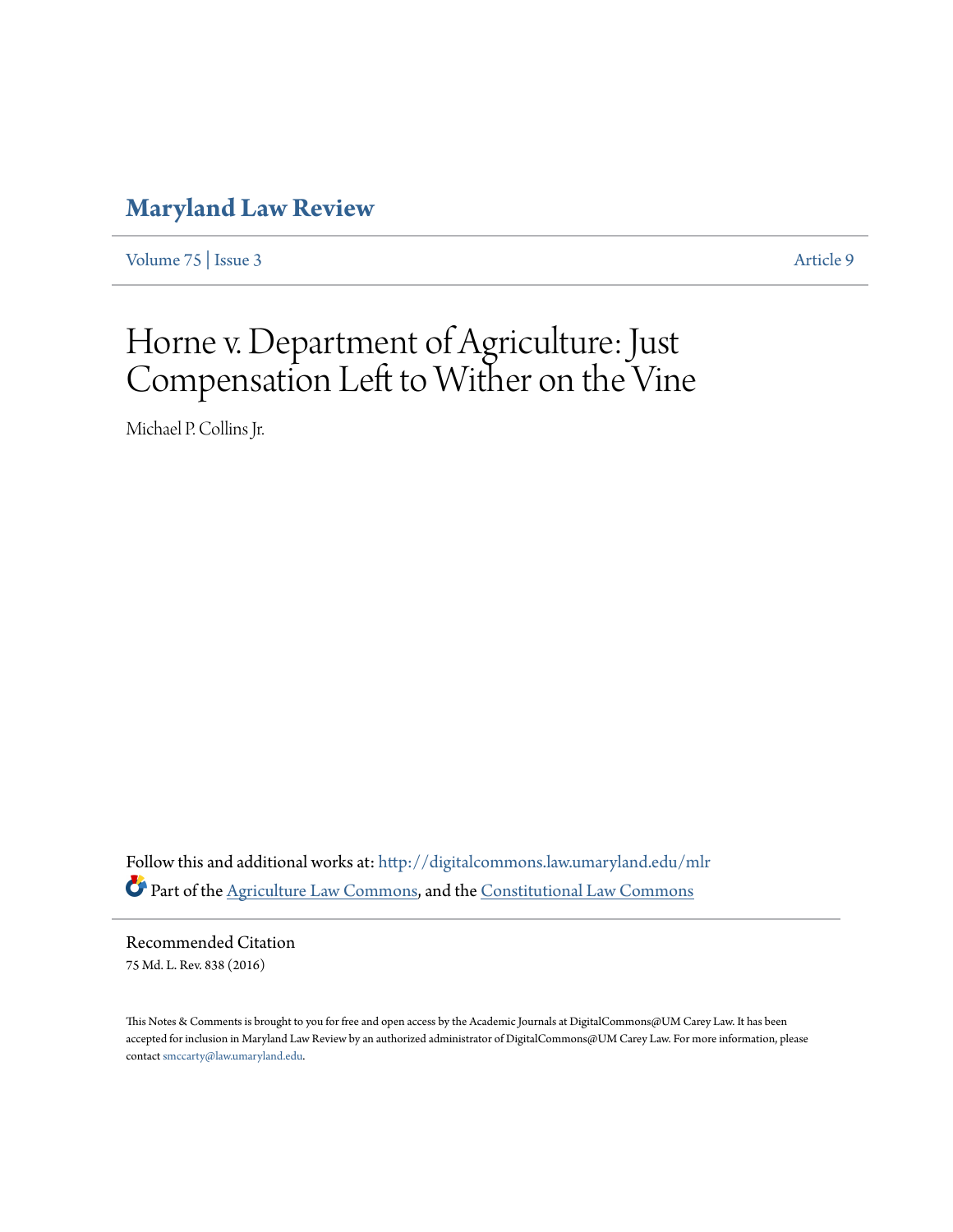# **Notes**

# *HORNE V. DEPARTMENT OF AGRICULTURE***: JUST COMPENSATION LEFT TO WITHER ON THE VINE**

# MICHAEL P. COLLINS, JR.<sup>\*</sup>

Like many agricultural products sold in the United States, the price of raisins fluctuated erratically during the early twentieth century. In response, Congress empowered the United States Department of Agriculture ("USDA") to stabilize raisin prices. Since 1949, the USDA has attempted to stabilize raisin prices through marketing orders which prohibit a certain percentage of the annual raisin crop from being sold on the open market.<sup>[1](#page-1-1)</sup> In *Horne v. Department of Agriculture*,<sup>[2](#page-1-2)</sup> the Supreme Court considered whether one such price control, which required raisin producers to surrender a portion of their crops to the federal government, amounted to a taking under the Fifth Amendment.<sup>[3](#page-1-3)</sup> Ultimately, the Court concluded that the program did in fact amount to a taking, and required the government to pay "just compensation" for the raisins.<sup>[4](#page-1-4)</sup> The Court chose not to remand for further determination of whether the Hornes should be compensated, but instead held that the claimants should be refunded for the fines issued by the federal government following non-compliance with the USDA program. [5](#page-1-5)

<sup>© 2016</sup> Michael P. Collins, Jr.

<span id="page-1-0"></span><sup>∗</sup> J.D. Candidate, 2017, University of Maryland Francis King Carey School of Law. The author thanks his editors, Michael Cianfichi, Haley Peterson, Laura Merkey, Robert Baker, and Joshua Carback for their thoughtful comments and superior Bluebooking. The author also wishes to thank Professor Michael Pappas for his guidance and mentorship throughout the writing process. The author dedicates this Note to his parents, Michael and Lisa, and his brother, Joseph, for their love, tireless support, and encouragement, and to his grandfather Robert Burns, Jr., whose integrity, humor, and spirit will always inspire the author.

<sup>1.</sup> Horne v. USDA, 750 F.3d 1128, 1133 (9th Cir. 2014), *rev'd*, 135 S. Ct. 2419 (2015).

<sup>2.</sup> 135 S. Ct. 2419 (2015).

<span id="page-1-5"></span><span id="page-1-4"></span><span id="page-1-3"></span><span id="page-1-2"></span><span id="page-1-1"></span><sup>3.</sup> *Id.* The Fifth Amendment provides, in relevant part, "nor shall private property be taken for public use, without just compensation." U.S. CONST. amend. V.

<sup>4.</sup> *Id.* at 2433.

<sup>5.</sup> *Id.*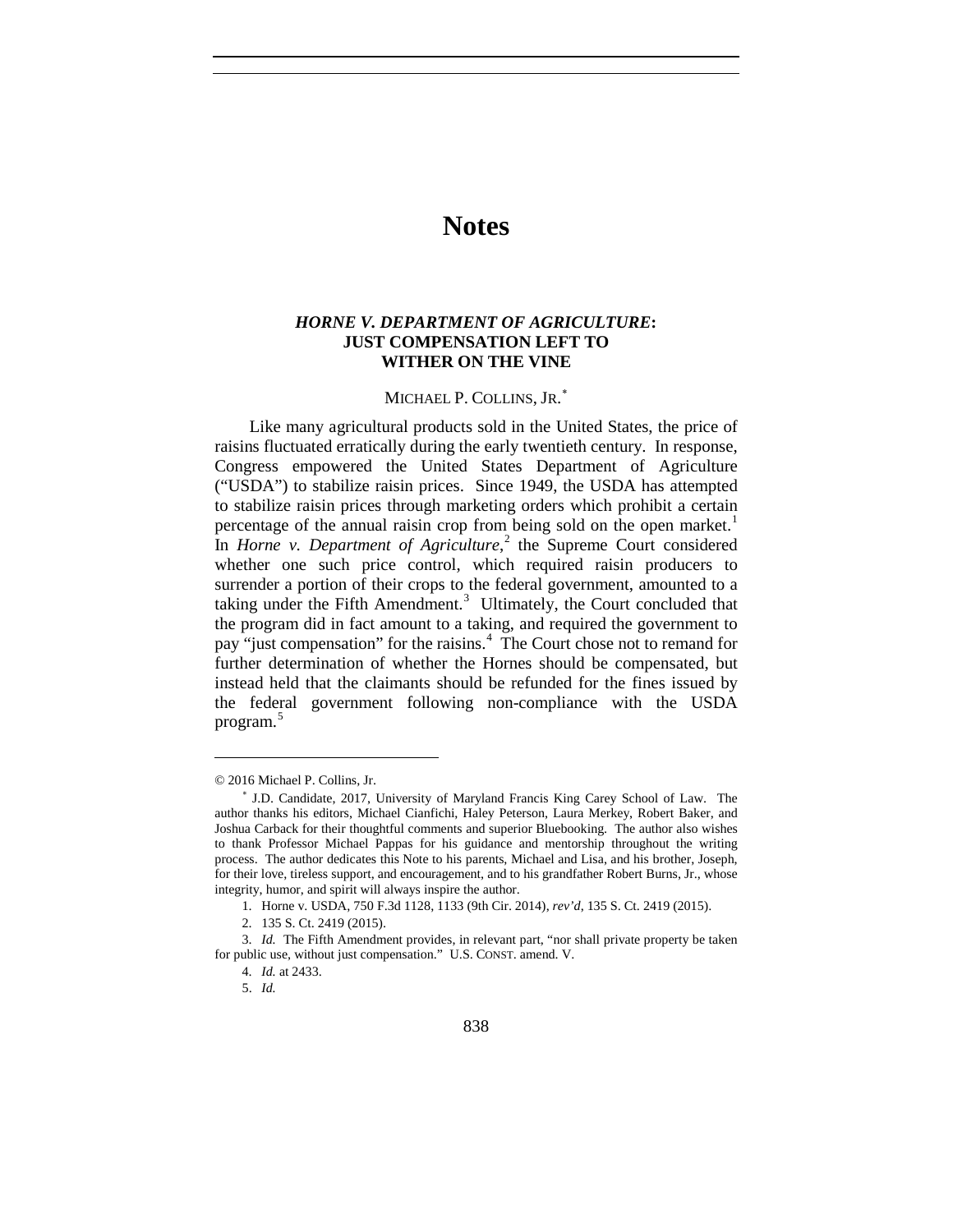When considering just compensation, the Court failed to examine whether the Hornes were compensated, at least partially, through the USDA raisin program.<sup>[6](#page-2-0)</sup> Rather than quickly dismissing the government's claim that the raisin program may not require compensation, the Court should have remanded for a further determination of just compensation.<sup>[7](#page-2-1)</sup> Remanding would have accounted for the fair market value of the raisins without the price support program and the benefits received by the Hornes as a result of the regulatory activities provided by the government. $8$  The Court's failure to do so will have far-reaching consequences. Namely, the *Horne* decision will enable future takings claimants to receive more than "just compensation."<sup>[9](#page-2-3)</sup>

#### I. THE CASE

In 2002, the Hornes, raisin growers in California who grew frustrated with the USDA's attempts at price stabilization, implemented a plan to skirt USDA regulations. They were fined for selling their raisin crop in direct violation of the USDA's price stabilization program. The Hornes then sued to recover the cost of the fines. This Section discusses the origins of the USDA regulations, the actions of the Hornes, and the subsequent legal action against them.

### *A. The Agricultural Marketing Agreement Act and the Raisin Marketing Order*

From 1914 to 1921, raisin prices in the United States increased rapidly, peaking at a price of \$235 per ton.<sup>[10](#page-2-4)</sup> This surge in prices led to an increase in production by the nation's raisin producers, which then caused prices to plummet back to normal levels of \$40 to \$60 per ton.<sup>11</sup> Following this sharp increase in raisin production and the subsequent decline in the price of raisins, the industry sold raisins "at less than parity prices and in some years at prices . . . less than the cost of production."<sup>[12](#page-2-6)</sup> In 1937, Congress passed the Agricultural Marketing Agreement Act ("AMAA") in

<sup>6.</sup> *Id.* at 2431–33.

<sup>7.</sup> *See infra* Part IV.A.

<sup>8.</sup> *See infra* Part IV.A.

<sup>9.</sup> *See infra* Part IV.B.

<span id="page-2-4"></span><span id="page-2-3"></span><span id="page-2-2"></span><span id="page-2-1"></span><span id="page-2-0"></span><sup>10.</sup> Horne v. USDA, 750 F.3d 1128, 1133 (9th Cir. 2014), *rev'd*, 135 S. Ct. 2419 (2015). Two hundred and thirty-five dollars in 1921, when adjusted for inflation, amounts to more than \$3100 in 2016. *CPI Inflation Calculator*, BUREAU OF LABOR STATISTICS, http://data.bls.gov/cgibin/cpicalc.pl?cost1=235&year1=1921&year2=2016 (last visited Feb. 21, 2016). For reference, the price of raisins in 2015 was \$1600 per ton, an increase from 2014. *2015 Announced Natural Seedless Field Price*, RAISIN BARGAINING ASSOCIATION, http://www.raisinbargaining.org/newsletter/ (last visited Feb. 21, 2016).

<sup>11.</sup> *Horne*, 750 F.3d at 1133.

<span id="page-2-6"></span><span id="page-2-5"></span><sup>12.</sup> *Id.* (quoting Parker v. Brown, 317 U.S. 341, 364 (1943)).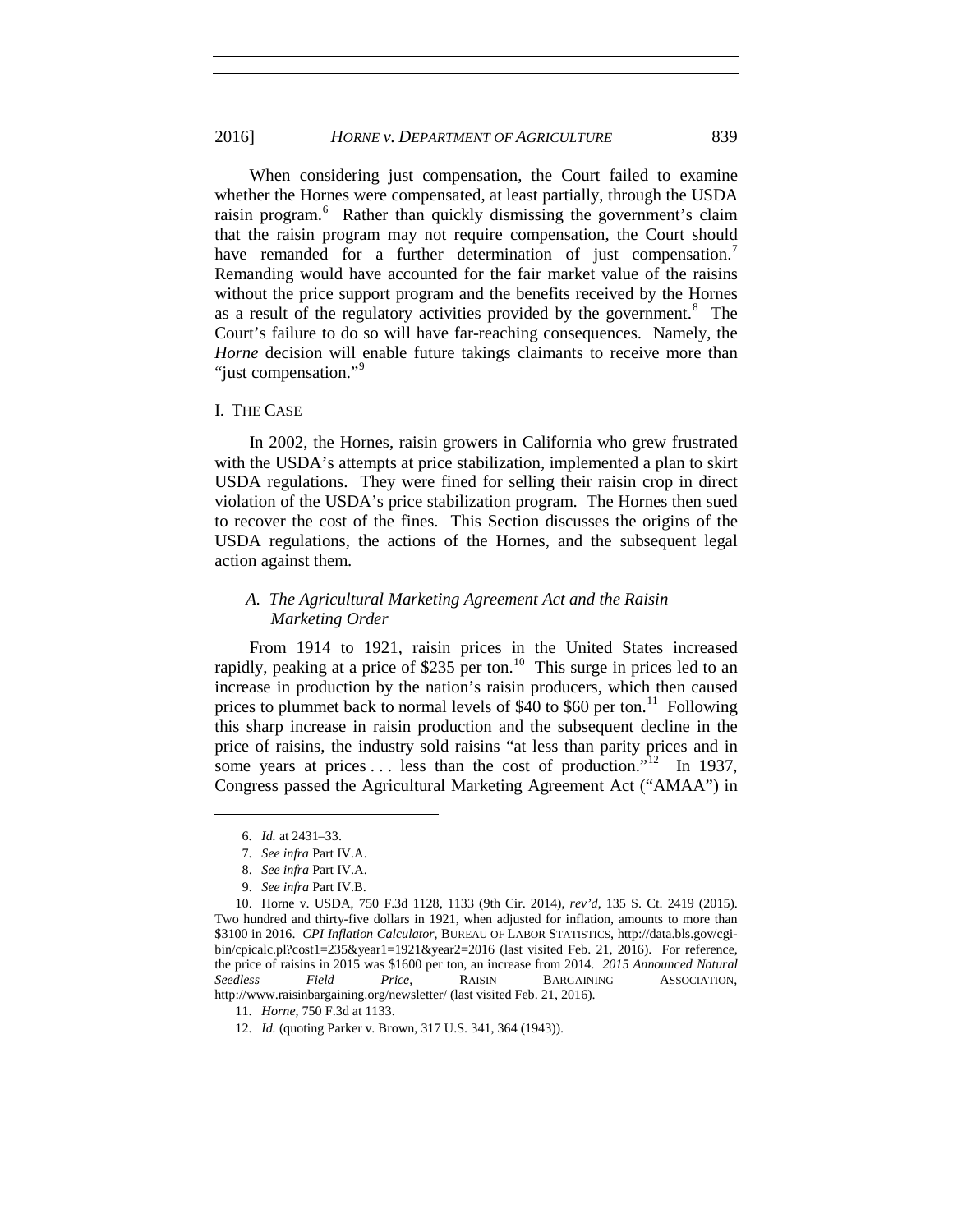an attempt to bring consistency and predictability to agricultural markets in the United States. The AMAA authorizes the Secretary of Agriculture to distribute marketing orders regulating the sale and delivery of various agricultural goods for the purpose of price stabilization. In 1949, as a direct response to the market conditions of the early twentieth century, the Department of Agriculture implemented the Marketing Order Regulating the Handling of Raisins Produced from Grapes Grown in California ("Raisin Marketing Order"). $^{13}$  $^{13}$  $^{13}$ 

<span id="page-3-9"></span>One of the main purposes of the Raisin Marketing Order is to ensure "orderly" market conditions through regulating raisin supply.<sup>14</sup> The Raisin Marketing Order stabilizes raisin prices<sup>[15](#page-3-2)</sup> by establishing annual reserve pools, the size of which is determined according to annual crop yield.[16](#page-3-3) The reserve raisins are known as "reserve tonnage" and may not be sold on the open market. This restriction limits the amount of surplus raisins for sale domestically and indirectly controls the price of raisins in the United States.<sup>[17](#page-3-4)</sup> The Raisin Marketing Order established the Raisin Administrative Committee ("RAC"), an industry committee charged with administration of the Raisin Marketing Order.<sup>18</sup> Each year, the RAC recommends the amount of reserve tonnage (raisins which must be held in reserve for the RAC) and free tonnage raisins (raisins which may be sold on the open market) to the Secretary of Agriculture, who then promulgates the percentages.<sup>[19](#page-3-6)</sup> Marketing orders under the AMAA, such as the Raisin Marketing Order, apply only to "handlers," that is, those who pack and process agricultural products for distribution.<sup>[20](#page-3-7)</sup> The orders do not apply to a producer or grower operating "in his capacity as a grower."<sup>[21](#page-3-8)</sup> According to the AMAA, any

<sup>13.</sup> *Id.*

<span id="page-3-1"></span><span id="page-3-0"></span><sup>14.</sup> 7 U.S.C. § 602(1) (2012); *Horne*, 750 F.3d at 1133. The Raisin Administrative Committee ("RAC") marketing order remains in effect, however, since 2010–2011, the RAC has not recommended a reserve percentage, meaning that handlers are free to sell all of the raisin crop on the open market.

<span id="page-3-2"></span><sup>15.</sup> Between 1920 and the Raisin Marketing Order's implementation in 1949, the market surplus for raisins had consistently been thirty to fifty percent. Horne v. USDA, 673 F.3d 1071, 1075 (9th Cir. 2012), *rev'd*, 133 S. Ct. 2053 (2013) (citing Parker v. Brown, 317 U.S. 341, 363–64 (1943)), *rev'd*, 133 S. Ct. 2053 (2013), *remanded to* 750 F.3d 1128 (9th Cir. 2014), *rev'd*, 135 S. Ct. 2419 (2015).

<span id="page-3-7"></span><span id="page-3-6"></span><span id="page-3-5"></span><span id="page-3-4"></span><span id="page-3-3"></span><sup>16.</sup> 7 U.S.C. § 608(c)(6)(E) (2012); *Horne*, 673 F.3d at 1075; 7 C.F.R. §§ 989.54(d), 989.65 (2014).

<sup>17.</sup> *Horne*, 673 F.3d at 1075.

<sup>18.</sup> 7 C.F.R. §§ 989.35, 989.36 (2014); *Horne*, 673 F.3d at 1075.

<sup>19.</sup> *Horne*, 673 F.3d at 1075–76.

<sup>20.</sup> 7 U.S.C. §§ 608(c)(1), 608(c)(13)(B) (2012); *Horne*, 673 F.3d at 1074–75.

<span id="page-3-8"></span><sup>21.</sup> 7 U.S.C. §§ 608(c)(1), 608(c)(13)(B) (2012); *Horne*, 673 F.3d at 1074–75.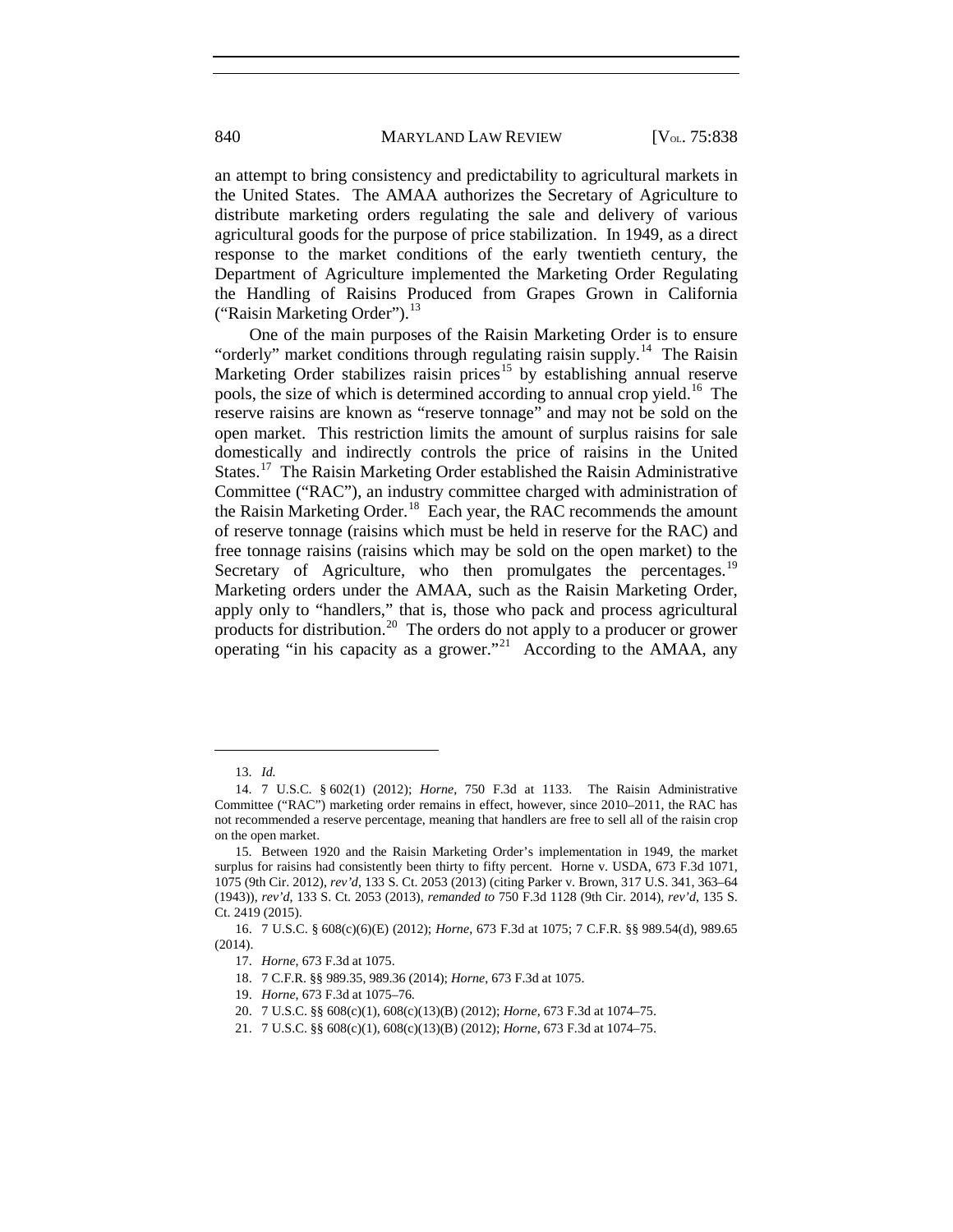handler failing to comply with the terms of a marketing order is subject to civil forfeiture, as well as to civil and criminal penalties. $^{22}$  $^{22}$  $^{22}$ 

As a result of the reserve tonnage requirement, a producer only receives payment from handlers for the free tonnage raisins.<sup>[23](#page-4-1)</sup> The handler may then sell the free tonnage raisins on the domestic raisin market without restrictions.<sup>[24](#page-4-2)</sup> The handlers must set aside reserve tonnage raisins in separate bins for the RAC. The RAC then sells these raisins on export markets or directs that they be distributed on secondary-noncompetitive markets, either by direct sale or by gift to various federal agencies.<sup>25</sup> The proceeds from the reserve tonnage sales are then used to finance the administration of the RAC.<sup>26</sup> Any remaining proceeds are distributed to producers on a pro rata basis.<sup>[27](#page-4-5)</sup> Upon delivery to handlers, producers surrender all property interests in the reserve tonnage raisins, aside from the potential of sharing in the RAC's profits.<sup>28</sup> During the years at issue in this case, however, no profits were distributed from the RAC back to the raisin producers.[29](#page-4-7)

#### *B. The Hornes' Raisin Activities*

In 1969, Marvin and Laura Horne began farming raisins in the Fresno and Madera Counties of California.<sup>[30](#page-4-8)</sup> In 1999, they registered Raisin Valley Farms ("Raisin Valley") as a California general partnership.<sup>[31](#page-4-9)</sup> The Hornes also own and operate Lassen Vineyards, another general partnership registered in California.<sup>[32](#page-4-10)</sup> Frustrated with what they viewed as an outdated and exploitive regulatory structure, the Hornes implemented a plan to bring their raisins to market without the use of a third-party handler. Instead, the Hornes purchased or leased equipment to handle their own raisin crops. The Hornes then performed the traditional function of a handler with respect to the raisins they produced.<sup>[33](#page-4-11)</sup> Accordingly, Lassen Vineyards handled raisins produced by Raisin Valley and those produced by a collection of sixty other raisin farmers in California. Records filed with the

<span id="page-4-12"></span>

<span id="page-4-3"></span><span id="page-4-2"></span><span id="page-4-1"></span><span id="page-4-0"></span><sup>22.</sup> 7 U.S.C. §§ 608(a)(5)–(6), 608(c)(14)(B) (2012). Section 608(c)(14)(B) authorizes civil penalties up to \$1000 per violation with each day that the violation continues constituting a separate violation. 7 U.S.C. § 608(c)(14)(B).

<sup>23.</sup> 7 C.F.R. § 989.65; *Horne*, 673 F.3d at 1076.

<sup>24.</sup> *Horne*, 673 F.3d at 1076; 7 C.F.R. § 989.65.

<span id="page-4-4"></span><sup>25.</sup> 7 C.F.R. §§ 989.65, 989.67, 989.167; *Horne*, 673 F.3d at 1076.

<sup>26.</sup> 7 C.F.R. §§ 989.65, 989.67, 989.167; *Horne*, 673 F.3d at 1076.

<span id="page-4-5"></span><sup>27.</sup> 7 U.S.C. § 608(c)(6)(E); 7 C.F.R. § 989.66(h); *Horne*, 673 F.3d 1071 at 1076.

<sup>28.</sup> *Horne*, 673 F.3d at 1076.

<span id="page-4-7"></span><span id="page-4-6"></span><sup>29.</sup> *Id.* 

<span id="page-4-8"></span><sup>30.</sup> *Id.*

<span id="page-4-10"></span><span id="page-4-9"></span><sup>31.</sup> *Id.* 

<sup>32.</sup> *Id.*

<span id="page-4-11"></span><sup>33.</sup> *Id.*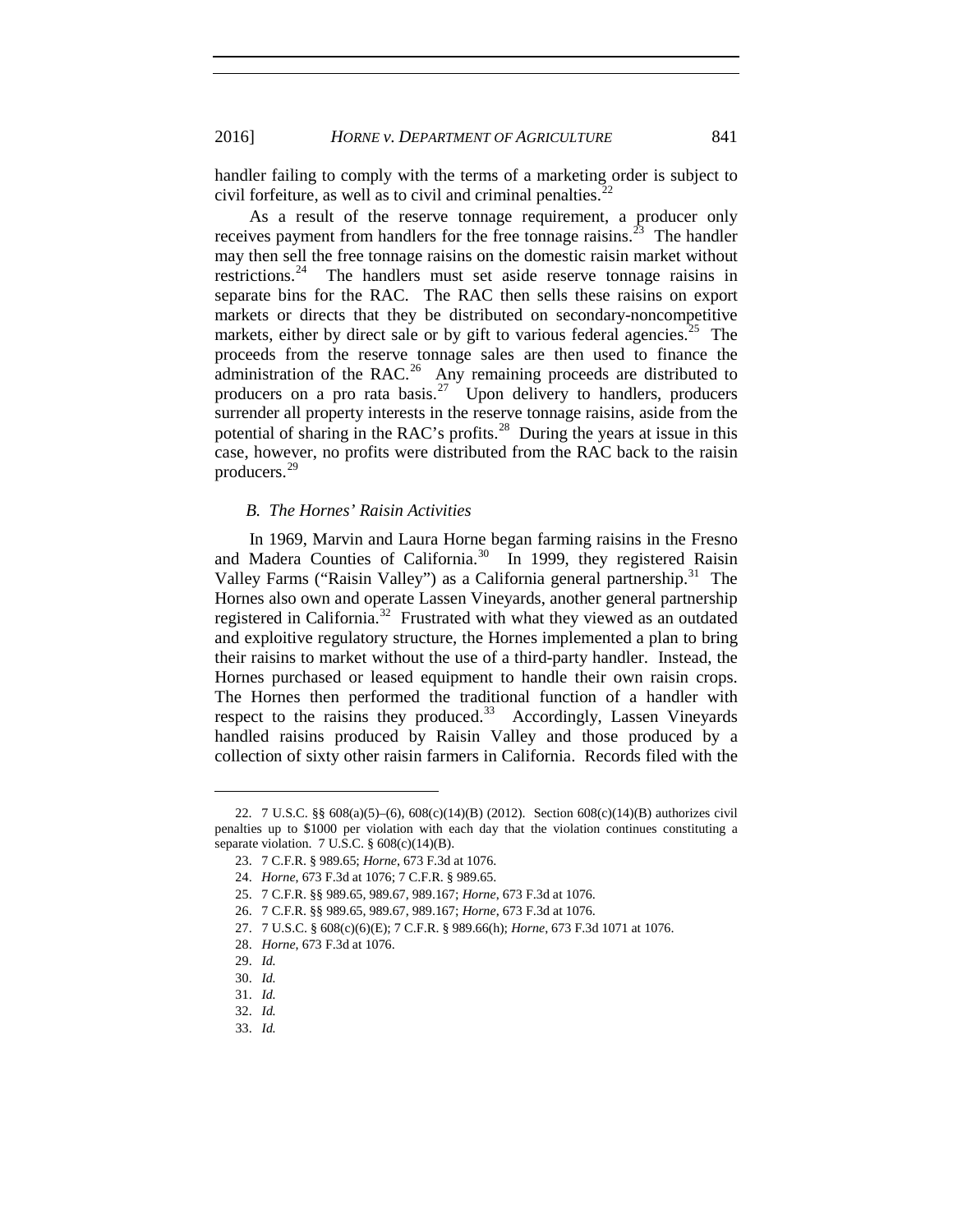USDA indicate that Lassen Vineyards "packed-out" more than 1.2 million pounds of raisins during the 2002–2003 crop year and more than 1.9 million pounds in the  $2003-2004$  crop year.<sup>34</sup> The Hornes anticipated that such an arrangement would not require them to abide by the USDA's marketing order, including the annual reserve requirement.<sup>[35](#page-5-1)</sup>

During the  $2002-2003$  and  $2003-2004$  crop years,  $36$  Lassen Vineyards never acquired title to the raisins of other producers, but instead charged the producers a per-pound fee for packing services. $37$  The Hornes then marketed and sold the raisins of the California producers to wholesale customers, while the producers retained full ownership of the raisins.<sup>[38](#page-5-4)</sup> According to this arrangement, the Hornes did not believe that they fell within the definition of a "handler" as outlined by the AMAA. Therefore, the Hornes did not expect that the requirements of the Raisin Marketing Order, most importantly, the requirement to set aside reserve tonnage raisins, would apply to their activities.<sup>39</sup> For the Hornes, the reserve tonnage requirement was 632,427 pounds for the 2002–2003 crop year and 611,159 pounds for the 2003–2004 crop year.<sup>[40](#page-5-6)</sup>

#### *C. Legal Action Against the Hornes*

On April 1, 2004, the Administrator of the Agricultural Marketing Service levied an action against the Hornes, alleging numerous violations of the AMAA and failure to comply with the Raisin Marketing Order.<sup>41</sup> The complaint also alleged that the Hornes acted as handlers under the AMAA and violated the AMAA by failing to hold raisins in reserve for the RAC.<sup>[42](#page-5-8)</sup> A hearing on the administrator's complaint took place February 9–11,  $2005.<sup>43</sup>$  $2005.<sup>43</sup>$  $2005.<sup>43</sup>$  Following the hearing, the Administrative Law Judge ("ALJ") issued a decision and order finding that the Hornes acted as handlers of raisins and were therefore subject to the Marketing Order.<sup>44</sup> The ALJ ordered the Hornes to pay \$731,500 in civil penalties, \$9389.73 in assessments, and an additional \$523,037 for the dollar equivalent of the

<sup>34.</sup> *Id.* at 1077.

<sup>35.</sup> *Id.* at 1076.

<span id="page-5-5"></span><span id="page-5-4"></span><span id="page-5-3"></span><span id="page-5-2"></span><span id="page-5-1"></span><span id="page-5-0"></span><sup>36.</sup> The crop year for raisins begins on August 1 and ends on July 31 of the following year. Horne v. USDA, No. CV-F-08-1549 LJO SMS, 2009 WL 4895362, at \*2 n.1 (E.D. Cal. Dec. 11, 2009), *aff'd*, 673 F.3d 1071 (9th Cir. 2012), *rev'd*, 133 S. Ct. 2053 (2013), *remanded to* 750 F.3d 1128 (9th Cir. 2014), *rev'd*, 135 S. Ct. (2015).

<sup>37.</sup> *Horne*, 673 F.3d at 1077.

<sup>38.</sup> *Id.* 

<sup>39.</sup> *Id.* 

<sup>40.</sup> *Id.* 

<span id="page-5-8"></span><span id="page-5-7"></span><span id="page-5-6"></span><sup>41.</sup> *Horne*, WL 4895362, at \*5.

<sup>42.</sup> *Id.* 

<sup>43.</sup> *Id.* 

<span id="page-5-10"></span><span id="page-5-9"></span><sup>44.</sup> *Id.*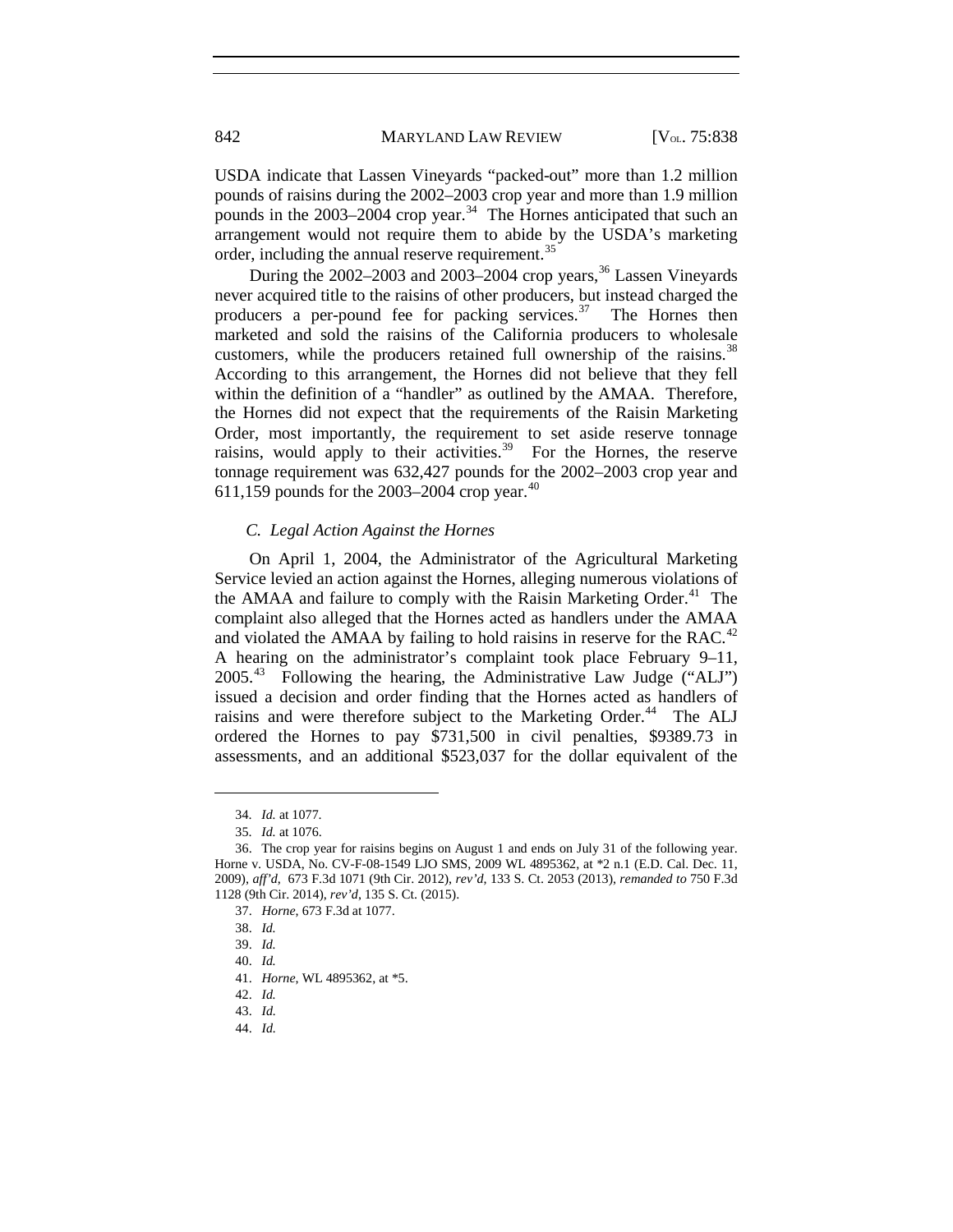raisins that the Hornes failed to hold in reserve.<sup>[45](#page-6-0)</sup> Subsequently, the Hornes appealed the ALJ's decision. A USDA Judicial Officer found that the Hornes were liable for several violations.<sup>46</sup> Notably, the Judicial Officer concluded that the Hornes were liable for 592 violations for their failure to hold raisins in reserve according to the Raisin Marketing Order.<sup>[47](#page-6-2)</sup> Accordingly, the Judicial Officer ordered the Hornes to pay \$483,843.53, the alleged equivalent of the withheld raisins that otherwise would have been set aside for the reserve requirement (632,427 pounds in 2002–2003 and 611,159 pounds in 2003–2004), \$202,600 in civil penalties, and \$8783.39 in unpaid assessments.<sup>48</sup> The Hornes subsequently filed an action in the United States District Court for the Eastern District of California, seeking judicial review of the USDA's final decision.<sup>[49](#page-6-4)</sup>

On cross-motions for summary judgment, the court granted summary judgment for the government. $50$  The district court explained that the ALJ relied on ample evidence to support the fact that the Hornes were handlers according to the  $AMAA$ <sup>[51](#page-6-6)</sup> As handlers, the Hornes were required to submit the mandated reserve percentage of their raisin crop to the RAC.<sup>[52](#page-6-7)</sup> The court rejected the Hornes' argument that they were producers, and therefore, they were exempt from the requirements of the  $AMAA$ <sup>53</sup>. While the Hornes may have produced some of the raisins at issue, they also provided all of the handling. Therefore, the court concluded the Hornes operated as handlers under the AMAA.<sup>[54](#page-6-9)</sup>

The Hornes then filed a timely appeal in the United States Court of Appeals for the Ninth Circuit.<sup>55</sup> Before the Ninth Circuit, the Hornes made three arguments: First, they were producers of raisins and therefore not subject to the Raisin Marketing Order's requirements;<sup>[56](#page-6-11)</sup> second, even if subjected to the provisions of the Raisin Marketing Order, the reserve

 $\overline{a}$ 

56. *Id.*

<sup>45.</sup> *Id.* 

<span id="page-6-2"></span><span id="page-6-1"></span><span id="page-6-0"></span><sup>46.</sup> The Judicial Officer found the Hornes liable for twenty violations of 7 C.F.R. § 989.73 (filing inaccurate reports), fifty-eight violations of 7 C.F.R. § 989.52(d) (failing to obtain incoming inspections), two violations of 7 C.F.R. § 989.80 (failing to pay assessments to the RAC), and one violation of 7 C.F.R. § 989.77 (failing to allow the Agricultural Marketing Service to access records). Horne v. USDA, 673 F.3d 1071, 1077 (9th Cir. 2012), *rev'd*, 133 S. Ct. 2053 (2013), *remanded to* 750 F.3d 1128 (9th Cir. 2014), *rev'd*, 135 S. Ct. 2419 (2015).

<sup>47.</sup> *Horne*, 673 F.3d at 1077.

<span id="page-6-3"></span><sup>48.</sup> *Id.* The Judicial Officer found fewer violations and therefore issued a smaller fine.

<span id="page-6-4"></span><sup>49.</sup> *Id*.

<sup>50.</sup> *Horne*, WL 4895362, at \*28.

<sup>51.</sup> *Id.* at \*11–13.

<sup>52.</sup> *Id.* at \*9.

<sup>53.</sup> *Id.* at \*8–9.

<sup>54.</sup> *Id.* at \*9.

<span id="page-6-11"></span><span id="page-6-10"></span><span id="page-6-9"></span><span id="page-6-8"></span><span id="page-6-7"></span><span id="page-6-6"></span><span id="page-6-5"></span><sup>55.</sup> Horne v. USDA, 673 F.3d 1071 (9th Cir. 2012), *rev'd*, 133 S. Ct. 2053 (2013), *remanded to* 750 F.3d 1128 (9th Cir. 2014), *rev'd*, 135 S. Ct. 2419 (2015).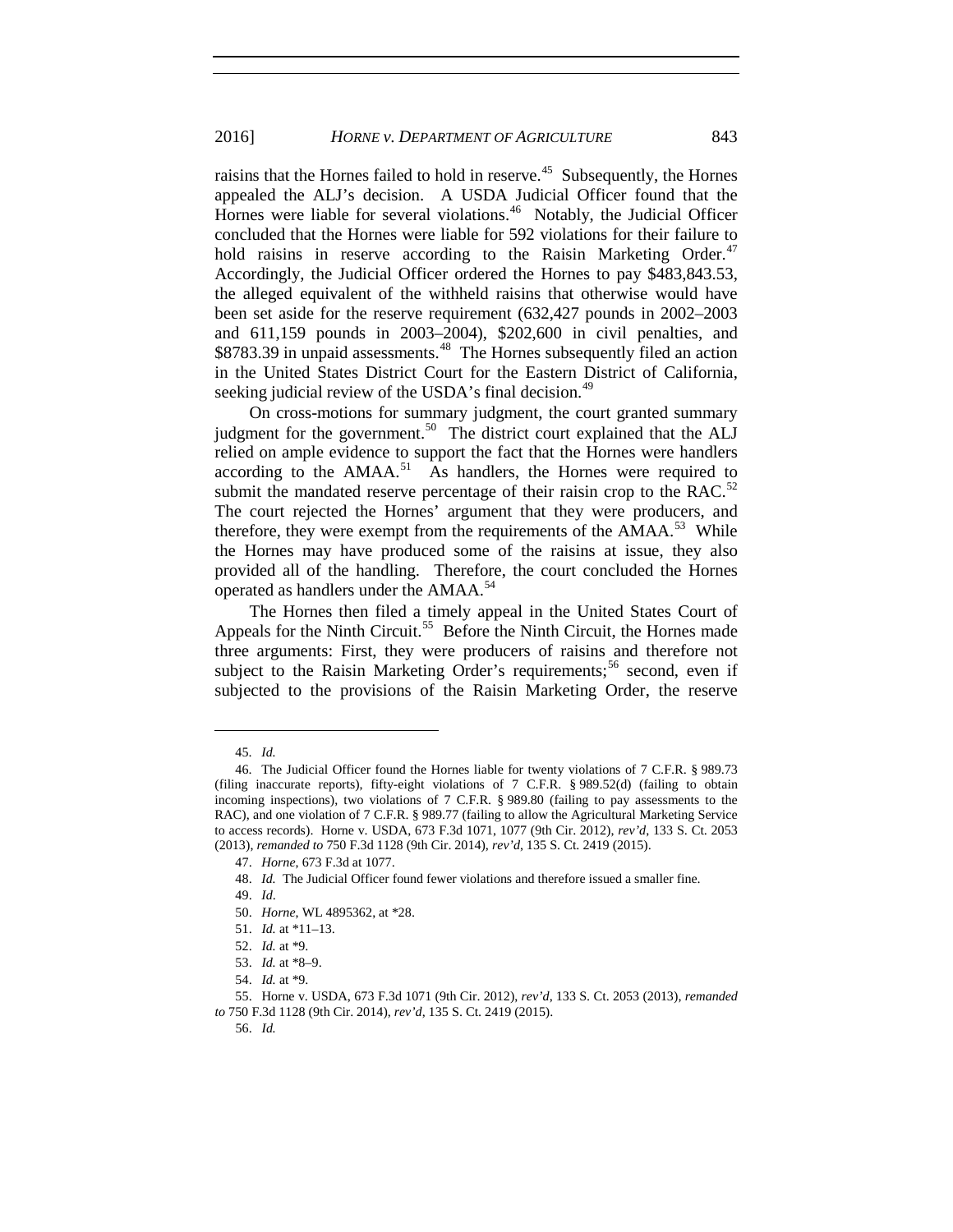844 MARYLAND LAW REVIEW [V<sub>OL.</sub> 75:838]

requirement constituted an uncompensated per se taking in violation of the Fifth Amendment's Takings Clause;<sup>[57](#page-7-0)</sup> and finally, the penalties imposed by the Judicial Officer violated the Eighth Amendment's Excessive Fines Clause.[58](#page-7-1) Regarding their first argument, the court deferred to the judgment of the USDA and concluded that the Hornes ought to be considered handlers for purposes of the Raisin Marketing Order.<sup>[59](#page-7-2)</sup> Additionally, the court held that the fines imposed by the Judicial Officer did not violate the Eighth Amendment, reasoning that the Hornes failed to demonstrate that the fines imposed were "grossly disproportional to the gravity of [the] offense."[60](#page-7-3) The court also rejected the Hornes' Fifth Amendment takings claim, explaining that the Tucker Act<sup>[61](#page-7-4)</sup> required the Hornes to first bring their takings claim before the Court of Federal Claims.<sup>[62](#page-7-5)</sup> Unfortunately, the court did not consider the substantive issues surrounding the Hornes' takings claim.

The Hornes then filed a petition for writ of certiorari before the Supreme Court of the United States. The Court granted certiorari on the sole issue of whether the Ninth Circuit had jurisdiction to review the Hornes' takings claim.<sup>63</sup> Writing the unanimous opinion of the Court, Justice Clarence Thomas explained that AMAA withdraws Tucker Act jurisdiction over a handler's takings claim. As a result, there was no alternative remedial scheme through which the Hornes must proceed before obtaining their claim under the AMAA.<sup>[64](#page-7-7)</sup> The Court reversed the Ninth Circuit and remanded for a further determination on the Hornes' takings claim.[65](#page-7-8)

On remand, the Ninth Circuit considered, and ultimately rejected, the Hornes' takings claims.<sup>66</sup> The court relied on two landmark decisions, *Loretto v. Teleprompter Manhattan CATV Corp.* [67](#page-7-10) and *Lucas v. South Carolina Coastal Council*, [68](#page-7-11) in holding that the Hornes did not suffer a taking requiring compensation. The court reasoned that the USDA's actions regarding the Hornes' raisins did not constitute a per se taking

<sup>57.</sup> *Id.* 

<sup>58.</sup> *Id.* 

<sup>59.</sup> *Id.* at 1078.

<sup>60.</sup> *Id.* at 1080–82 (quoting United States v. Bajakajian, 524 U.S. 321, 334 (1998)).

<span id="page-7-7"></span><span id="page-7-6"></span><span id="page-7-5"></span><span id="page-7-4"></span><span id="page-7-3"></span><span id="page-7-2"></span><span id="page-7-1"></span><span id="page-7-0"></span><sup>61.</sup> The Tucker Act vests jurisdiction over takings claims, "founded either upon the Constitution or any Act of Congress or any regulation of an executive department" in the Court of Federal Claims. Horne v. USDA (*Horne I*), 133 S. Ct. 2053, 2062 (2013) (quoting 28 U.S.C. § 1491(a)(1) (2012)), *remanded to* 750 F.3d 1128 (9th Cir. 2014), *rev'd*, 135 S. Ct. 2419 (2015).

<sup>62.</sup> *Horne*, 673 F.3d at 1080.

<sup>63.</sup> 133 S. Ct. 638 (2012).

<sup>64.</sup> *Id.* at 2062–63.

<span id="page-7-8"></span><sup>65.</sup> *Id.* at 2064.

<span id="page-7-9"></span><sup>66.</sup> Horne v. USDA, 750 F.3d 1128 (9th Cir. 2014), *rev'd*, 135 S. Ct. 2419 (2015).

<span id="page-7-10"></span><sup>67.</sup> 458 U.S. 419 (1982).

<span id="page-7-11"></span><sup>68.</sup> 505 U.S. 1003 (1992).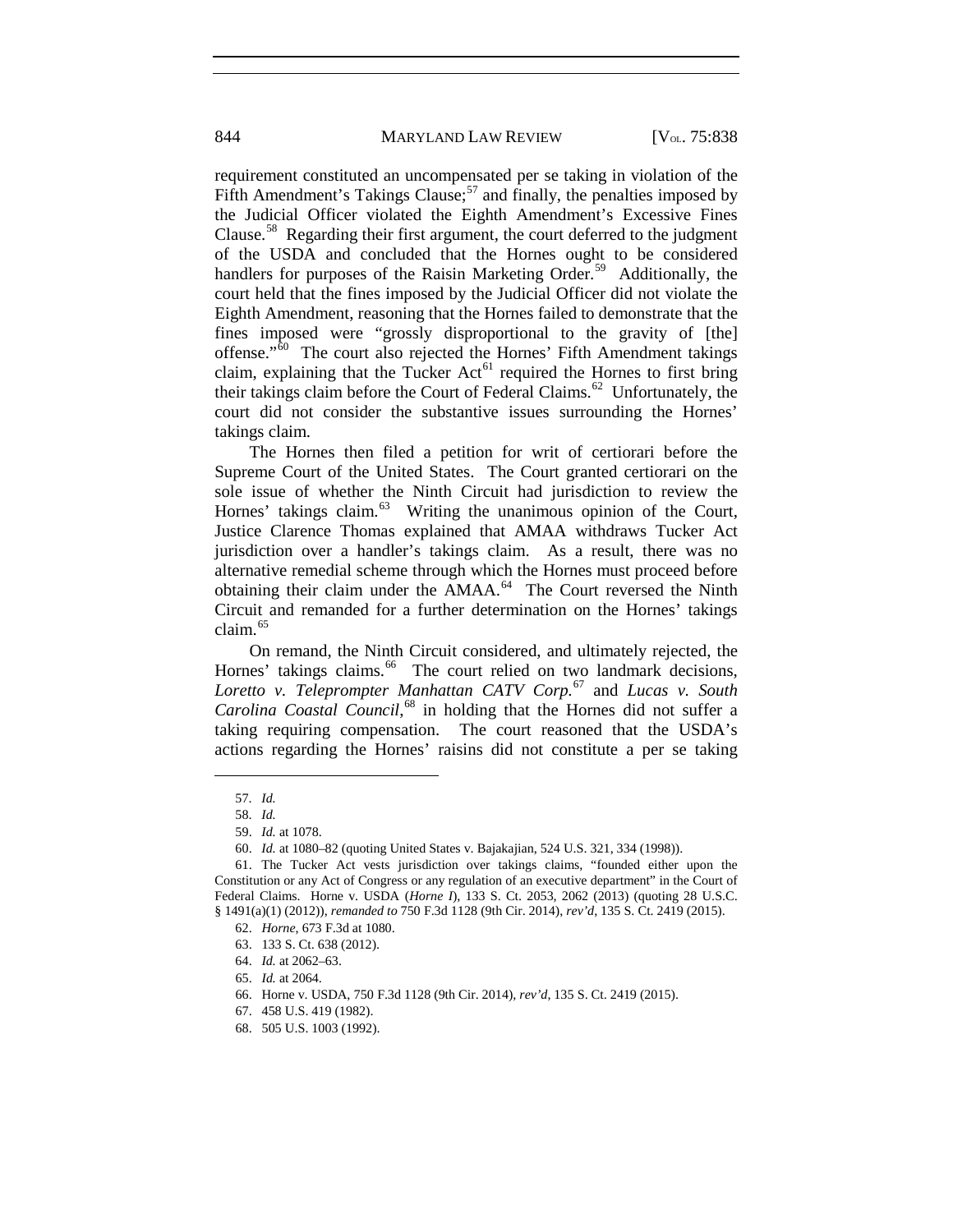because *Loretto* and *Lucas* hold that per se takings occur only when there is a permanent physical occupation or when the original property owner is deprived of all economic value. [69](#page-8-0) The Hornes retained an ownership stake in the raisins (though slight) and benefited from the activities of the RAC. Therefore, the court held the reserve requirement of the Raisin Marketing Order did not effect a taking on the Hornes.<sup>70</sup> Furthermore, the court relied on *Dolan v. City of Tigard*[71](#page-8-2) and *Nollan v. California Coastal Commission*<sup> $72$ </sup> to hold that the reserve requirement was akin to a use restriction, similar to a government condition on the grant of a land use permit.

The Hornes appealed once again, and the Supreme Court granted certiorari to answer three questions. First, "[w]hether the government's 'categorical duty' under the Fifth Amendment to pay just compensation 'when it physically takes possession of an interest in property' . . . applies only to real property and not to personal property."<sup>[73](#page-8-4)</sup> Second, "[w]hether the government may avoid the categorical duty to pay just compensation for a physical taking of property by reserving to the property owner a contingent interest in a portion of the value of the property, set at the government's discretion.<sup>574</sup> And finally, "[w]hether a governmental mandate to relinquish specific, identifiable property as a 'condition' on permission to engage in commerce effects a per se taking."<sup>[75](#page-8-6)</sup>

#### II. LEGAL BACKGROUND

The Takings Clause of the Fifth Amendment provides, "nor shall private property be taken for public use, without just compensation."<sup>[76](#page-8-7)</sup> Regulatory takings occur when a government action significantly curtails property rights but does not exercise eminent domain authority.<sup>[77](#page-8-8)</sup> The Supreme Court's decisions in *Pennsylvania Coal Co. v. Mahon*[78](#page-8-9) and *Penn Central Transportation Co. v. New York City*[79](#page-8-10) have served as the foundation of modern Takings Clause jurisprudence.<sup>[80](#page-8-11)</sup> According to the modern doctrine, while the state possesses the power to regulate property,

<sup>69.</sup> *Horne*, 750 F.3d at 1139–41.

<sup>70.</sup> *Id.*

<sup>71.</sup> 512 U.S. 374 (1994).

<sup>72.</sup> 483 U.S. 825 (1987).

<span id="page-8-8"></span><span id="page-8-7"></span><span id="page-8-6"></span><span id="page-8-5"></span><span id="page-8-4"></span><span id="page-8-3"></span><span id="page-8-2"></span><span id="page-8-1"></span><span id="page-8-0"></span><sup>73.</sup> Horne v. USDA (*Horne II*), 135 S. Ct. 2419, 2425 (2015) (citing Ark. Game & Fish Comm'n v. United States, 133 S. Ct. 511, 518 (2012)).

<sup>74.</sup> *Id.* at 2428.

<sup>75.</sup> *Id.* at 2430.

<sup>76.</sup> U.S. CONST. amend. V.

<sup>77.</sup> *See infra* Part II.A.

<span id="page-8-9"></span><sup>78.</sup> 260 U.S. 393 (1922).

<span id="page-8-11"></span><span id="page-8-10"></span><sup>79.</sup> 438 U.S. 104 (1978).

<sup>80.</sup> *See infra* Part II.A.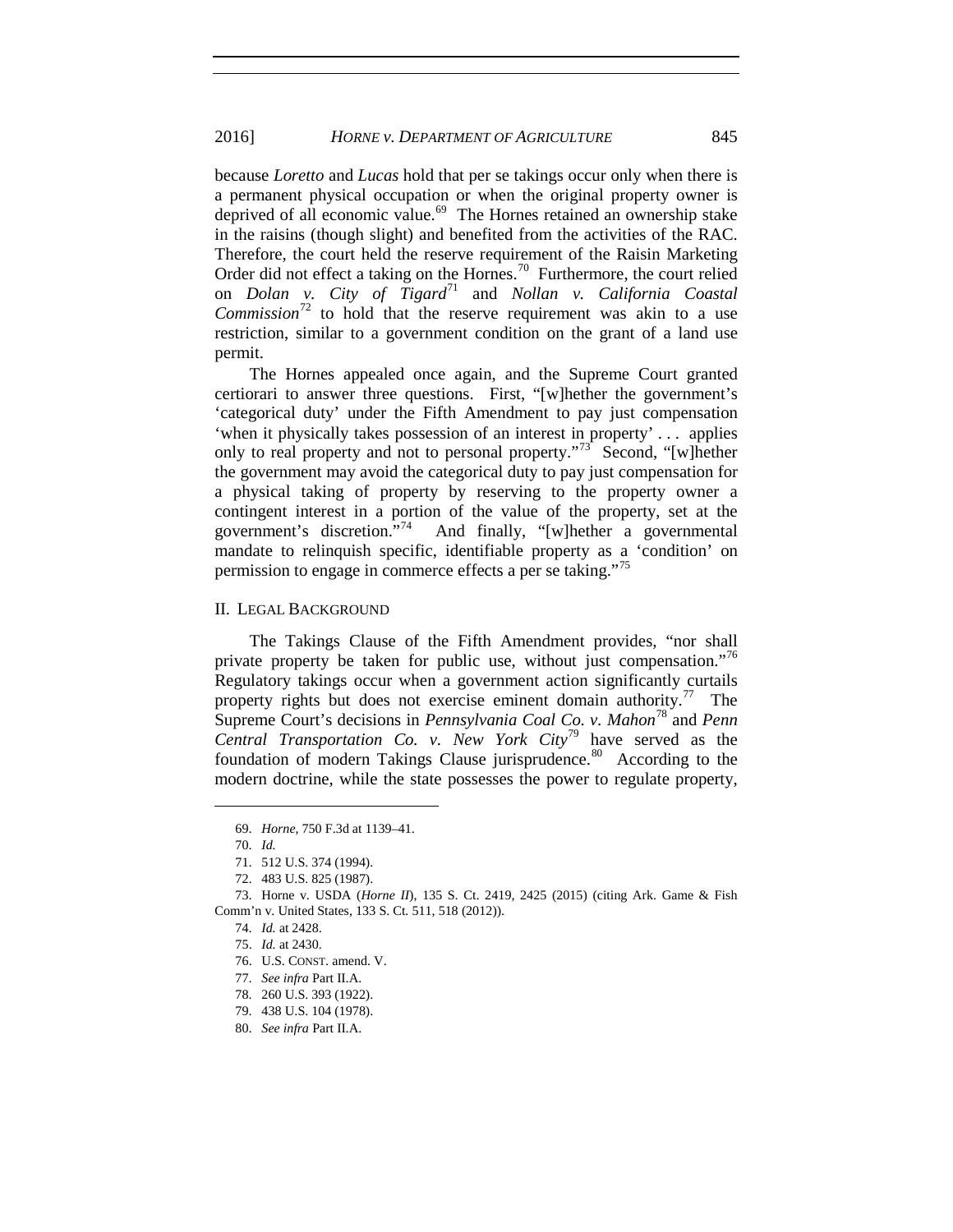when such regulation "goes too far," such action will amount to a taking.  $81$ Upon determining that a taking has occurred, regulatory or otherwise, courts must consider the amount of compensation due to the property owner.<sup>82</sup> When making a determination of just compensation, the Supreme Court requires consideration of any benefits the property owner incurred as a result of the taking.<sup>[83](#page-9-2)</sup>

# *A. The Origins of the United States Supreme Court's Modern Takings Framework—*Mahon*,* Penn Central*, and Subsequent Applications*

*Pennsylvania Coal Co. v. Mahon* and *Penn Central Transportation Co. v. New York City* constitute the bedrock of modern regulatory takings jurisprudence.[84](#page-9-3) Following *Mahon* and *Penn Central*, the Court has articulated two categories as the main divisions of the per se takings: permanent physical occupation<sup>[85](#page-9-4)</sup> and complete deprivation of all economic  $use.<sup>86</sup>$  $use.<sup>86</sup>$  $use.<sup>86</sup>$ 

#### *1.* Mahon *and* Penn Central *Tests*

In 1922, in *Pennsylvania Coal Co. v. Mahon*, the Court considered whether a regulation amounted to a taking, and therefore, required just compensation pursuant to the Fifth Amendment.<sup>87</sup> The Court considered whether compensation following a taking of merely a portion of land, for purposes of a public road, should be offset by the benefits bestowed upon the property owner as a direct result of the taking.<sup>[88](#page-9-7)</sup> At that time, the statute eliminated a property interest retained by coal companies in the mining rights beneath residential properties.<sup>[89](#page-9-8)</sup> The Pennsylvania statute completely abrogated any right the coal companies retained in the coal.<sup>90</sup> The Court ruled that the statute in question amounted to a taking, requiring just compensation.<sup>91</sup> Ouoting a decision from the Supreme Court of Quoting a decision from the Supreme Court of Pennsylvania, the Court stated, "[f]or practical purposes, the right to coal consists in the right to mine it." $\overline{92}$  $\overline{92}$  $\overline{92}$  Justice Holmes stated that, "while

<span id="page-9-7"></span>88. *Id.* at 412–13.

<span id="page-9-0"></span><sup>81.</sup> *Mahon*, 260 U.S. at 415.

<span id="page-9-1"></span><sup>82.</sup> *See infra* Part II.B.

<span id="page-9-2"></span><sup>83.</sup> *See infra* Part II.B.

<span id="page-9-3"></span><sup>84.</sup> Lingle v. Chevron U.S.A. Inc., 544 U.S. 528, 537–40 (2005).

<span id="page-9-4"></span><sup>85.</sup> Loretto v. Manhattan Teleprompter CATV Corp., 458 U.S. 419 (1982).

<span id="page-9-5"></span><sup>86.</sup> Lucas v. S.C. Coastal Council, 505 U.S. 1003 (1992).

<span id="page-9-6"></span><sup>87.</sup> 260 U.S. 393 (1922).

<span id="page-9-8"></span><sup>89.</sup> *Id.* 

<sup>90.</sup> *Id.* at 413.

<span id="page-9-10"></span><span id="page-9-9"></span><sup>91.</sup> *Id.* at 415.

<span id="page-9-11"></span><sup>92.</sup> *Id.* at 414 (quoting Commonwealth v. Clearview Coal Co., 100 A. 820, 820 (Pa. 1917)).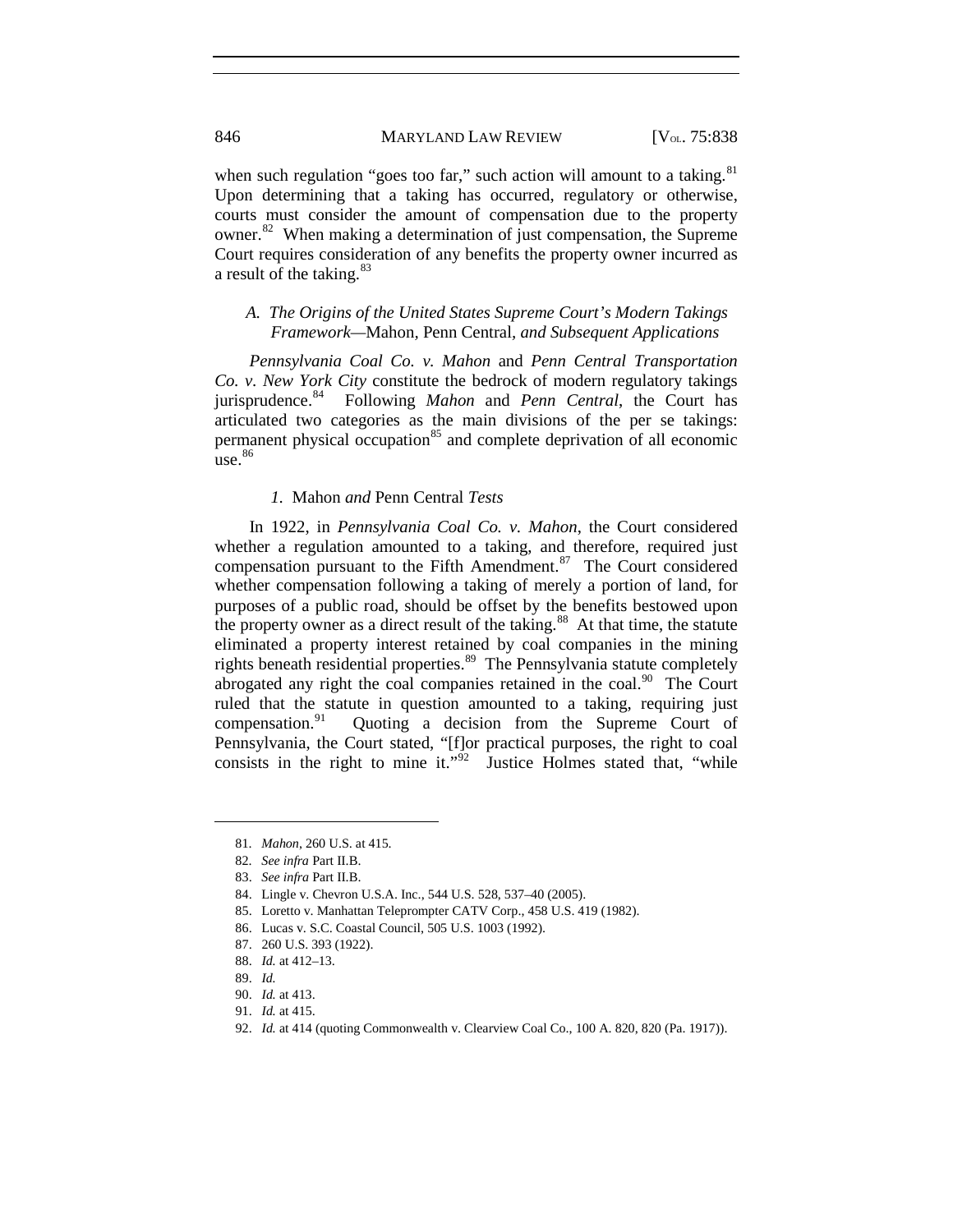property may be regulated to a certain extent, if regulation goes too far it will be recognized as a taking."<sup>[93](#page-10-0)</sup>

While Pennsylvania acknowledged the need to maintain the integrity of residential property, "a strong public desire to improve the public condition is not enough to warrant achieving the desire by a shorter cut than the constitutional way of paying for the change."[94](#page-10-1) The *Mahon* Court acknowledged a previous coal case, *Plymouth Coal Co. v. Pennsylvania*, [95](#page-10-2) wherein the Court upheld a similar Pennsylvania statute.<sup>[96](#page-10-3)</sup> In *Plymouth Coal*, the Court upheld a Pennsylvania statute requiring that pillars of coal remain in abandoned coal mines so that neighboring mines would not suffer a collapse, which may injure or kill other miners.<sup>[97](#page-10-4)</sup> The distinction in these two outcomes rests in that the prohibition on mining the pillars, aimed to protect the coal miners, and therefore the coal companies themselves.<sup>[98](#page-10-5)</sup>

In *Mahon*, the Court additionally recognized that when a property owner receives "reciprocity of advantage" from the government, no compensation need be issued.[99](#page-10-6) Since *Mahon*, the Court continues to consider reciprocity of advantage when determining whether a taking has actually occurred, and further, whether compensation is due. In *Keystone* Bituminous Coal Association v. DeBenedictus,<sup>[100](#page-10-7)</sup> the Court considered whether a coal mining regulation similar to that of *Mahon* amounted to a taking.<sup>[101](#page-10-8)</sup> Justice Stevens explained that the regulation did not amount to a taking since the regulation aimed to support public interests that served the entire community.<sup>[102](#page-10-9)</sup>

The "too far" test articulated in *Mahon* has been supplemented by the standard announced in *Penn Central Transportation Co. v. New York City*. In *Penn Central*, the Court again considered the question of whether a regulation amounted to a taking. In 1976, faced with mounting concerns that historical buildings would be demolished or otherwise altered as the city developed, New York City passed a measure aimed at protecting such

<sup>93.</sup> *Id.* at 415.

<sup>94.</sup> *Id.* at 416.

<sup>95.</sup> 232 U.S. 531 (1914).

<span id="page-10-5"></span><span id="page-10-4"></span><span id="page-10-3"></span><span id="page-10-2"></span><span id="page-10-1"></span><span id="page-10-0"></span><sup>96.</sup> *Mahon*, 260 U.S. at 415 (citing Plymouth Coal Co. v. Pennsylvania, 232 U.S. 531  $(1914)$ .

<sup>97.</sup> *Plymouth Coal Co.*, 232 U.S. at 539–40.

<sup>98.</sup> *Mahon*, 260 U.S. at 415.

<sup>99</sup>*. Id.*

<sup>100.</sup> 480 U.S. 470 (1987).

<span id="page-10-8"></span><span id="page-10-7"></span><span id="page-10-6"></span><sup>101.</sup> *Id.* Specifically, the regulation at issue empowered the Pennsylvania Department of Environmental Resources to prevent the mining of coal that could cause ground collapses and building damages. *Id.* at 476.

<span id="page-10-9"></span><sup>102.</sup> *See id.* at 491 ("The Court's hesitance to find a taking when the State merely restrains uses of property that are tantamount to public nuisances is consistent with the notion of 'reciprocity of advantage' . . . . While each of us is burdened somewhat by such restrictions, we, in turn, benefit greatly from the restrictions that are placed on others.").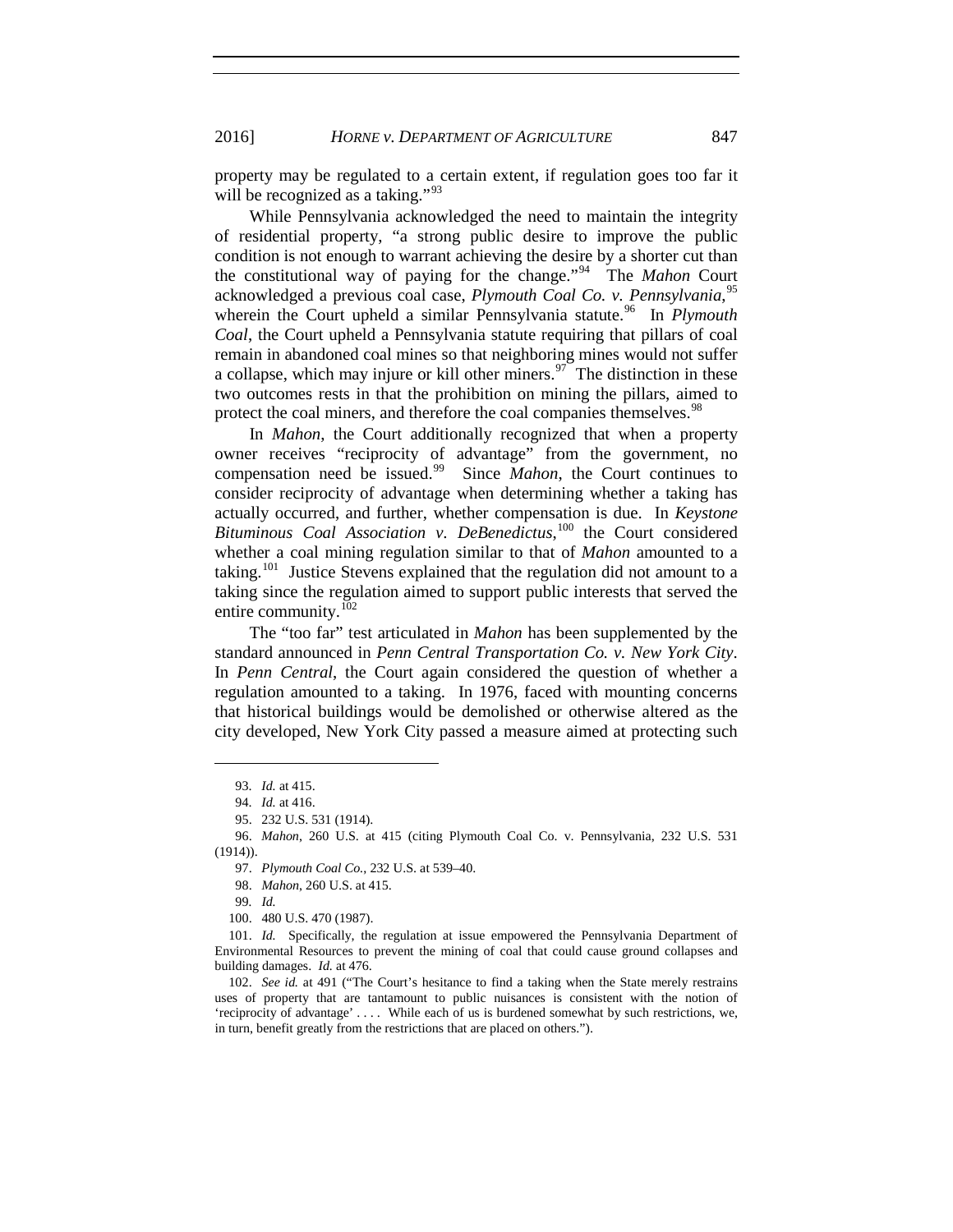$\text{locations.}^{103}$  $\text{locations.}^{103}$  $\text{locations.}^{103}$  The City required that buildings designated as historic landmarks remain unaltered unless the City issued prior approval.<sup>104</sup> In the event that the City did not approve the building for further development, the development rights could be sold to neighboring buildings not designated as historic landmarks.<sup>[105](#page-11-2)</sup> When the City rejected a development plan from Penn Central Transportation Co. to construct an office building above Grand Central Terminal, Penn Central brought suit alleging that the City regulation amounted to a taking requiring compensation.<sup>[106](#page-11-3)</sup>

The Court upheld the statute, reasoning that among the several factors important in the factual analysis of whether a taking has occurred are the "impact of the regulation on the claimant, and particularly the extent to which the regulation has interfered with *distinct* investment-backed expectations." $107$  The Court explained that the property rights have "not" been abrogated; they are made transferrable to . . . parcels in the vicinity of Other government actions may not result in a confiscation of property such that all property rights are destroyed.<sup>[109](#page-11-6)</sup> In some instances, the state may take action that allows for the retention of property ownership while restricting some use of the property.<sup>[110](#page-11-7)</sup>

### *2. Per Se Takings—Physical Occupation and Complete Deprivation of Economically Valuable Use*

Following the *Mahon* and *Penn Central* tests, in *Loretto v. Manhattan*  Teleprompter CATV,<sup>[111](#page-11-8)</sup> the Supreme Court considered whether a New York law requiring landlords to allow for a television company to install cable components on the property of landlords without compensation violated the Takings Clause.<sup>[112](#page-11-9)</sup> The Court ultimately concluded that the permanent installations amounted to a taking according to the Fifth Amendment and required payment of compensation.<sup>113</sup> The Court recognized, "[p]roperty rights in a physical thing have been described as the rights 'to possess, use and dispose of it."<sup>114</sup> When the government permanently and physically occupies property, "it effectively destroys *each* of these rights."[115](#page-11-12) Unlike a

<span id="page-11-3"></span><span id="page-11-2"></span><span id="page-11-1"></span><span id="page-11-0"></span> $\overline{a}$ 

<span id="page-11-12"></span>115. *Id.* 

<sup>103.</sup> Penn Cent. Transp. Co. v. New York City, 438 U.S. 104, 108–09 (1978).

<sup>104.</sup> *Id.* at 110–11.

<sup>105.</sup> *Id*. at 113–14.

<sup>106.</sup> *Id.* at 118–19.

<sup>107.</sup> *Id.* at 124 (emphasis added) (citing Goldblatt v. Hempstead, 369 U.S. 590, 594 (1962)).

<span id="page-11-4"></span><sup>108.</sup> *Id.* at 137.

<span id="page-11-7"></span><span id="page-11-6"></span><span id="page-11-5"></span><sup>109.</sup> *Id.* at 124.

<sup>110.</sup> *Id.*

<sup>111.</sup> 458 U.S. 419 (1982).

<span id="page-11-10"></span><span id="page-11-9"></span><span id="page-11-8"></span><sup>112.</sup> *Id.*

<span id="page-11-11"></span><sup>113.</sup> *Id*.

<sup>114.</sup> *Id*. at 435 (quoting United States v. Gen. Motors Corp., 323 U.S. 373, 378 (1945)).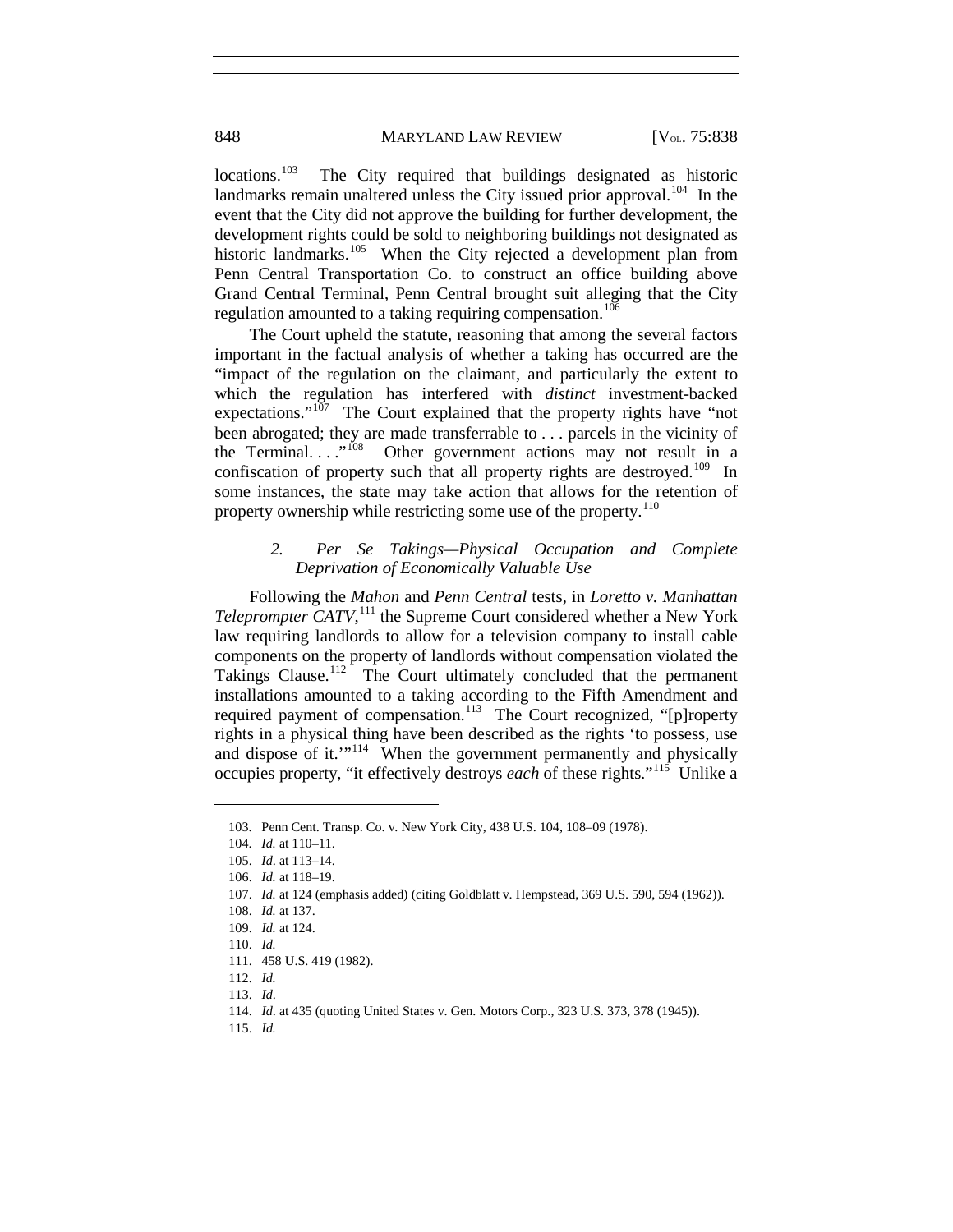use restriction, such action requires compensation since the owner has no control over the "timing, extent, or nature of the invasion."<sup>116</sup> Under such circumstances, the regulation amounted to a taking.<sup>[117](#page-12-1)</sup>

Additionally, in *Lucas v. South Carolina Coastal Council*,<sup>[118](#page-12-2)</sup> the Court further explained which types of regulatory takings will require compensation.<sup>119</sup> The Court considered whether a regulation prohibiting *any* development of a beachfront property amounted to a taking.<sup>120</sup> The Court held that a regulation that diminishes *all* economic value of a property, amounted to a taking.<sup>[121](#page-12-5)</sup>

# *B. The Supreme Court Requires Consideration of Benefits Incurred by a Property Owner When Determining Just Compensation*

When a court determines that a taking has occurred, the court must then consider the amount of compensation owed. The Takings Clause is designed "not to limit the governmental interference with property rights *per se*, but rather to secure *compensation* in the event of otherwise proper interference amounting to a taking." $122$  Broadly, the Supreme Court has enforced the Takings Clause as prohibiting the "Government from forcing some people alone to bear public burdens which, in all fairness and justice, should be borne by the public as a whole." $123$  Accordingly, when determining just compensation, the Court has required consideration of benefits or value retained by the property owner.<sup>124</sup> Further, given that the date of determination of fair market value for property taken can greatly affect the amount of compensation due, the Court has explained *when* such valuation should take place.<sup>[125](#page-12-9)</sup>

#### *1. Consideration of Benefits when Determining Compensation*

In 1896, in *Bauman v. Ross*,<sup>[126](#page-12-10)</sup> the Supreme Court acknowledged the need for courts to consider benefits incurred by a property owner when making a determination of just compensation. Specifically, the Court considered whether compensation following a taking of a portion of

<sup>116.</sup> *Id.* at 436.

<span id="page-12-1"></span><span id="page-12-0"></span><sup>117.</sup> *Id.* at 441.

<sup>118.</sup> 505 U.S. 1003 (1992).

<sup>119.</sup> *Id.*

<sup>120.</sup> *Id.* at 1006–09.

<sup>121.</sup> *Id.* at 1027.

<span id="page-12-10"></span><span id="page-12-9"></span><span id="page-12-8"></span><span id="page-12-7"></span><span id="page-12-6"></span><span id="page-12-5"></span><span id="page-12-4"></span><span id="page-12-3"></span><span id="page-12-2"></span><sup>122.</sup> First English Evangelical Lutheran Church of Glendale v. Cty. of Los Angeles, 482 U.S. 304, 315 (1987).

<sup>123.</sup> Armstrong v. United States, 364 U.S. 40, 49 (1960).

<sup>124.</sup> *See infra* Part II.B.1.

<sup>125.</sup> *See infra* Part II.B.2.

<sup>126.</sup> 167 U.S. 548 (1897).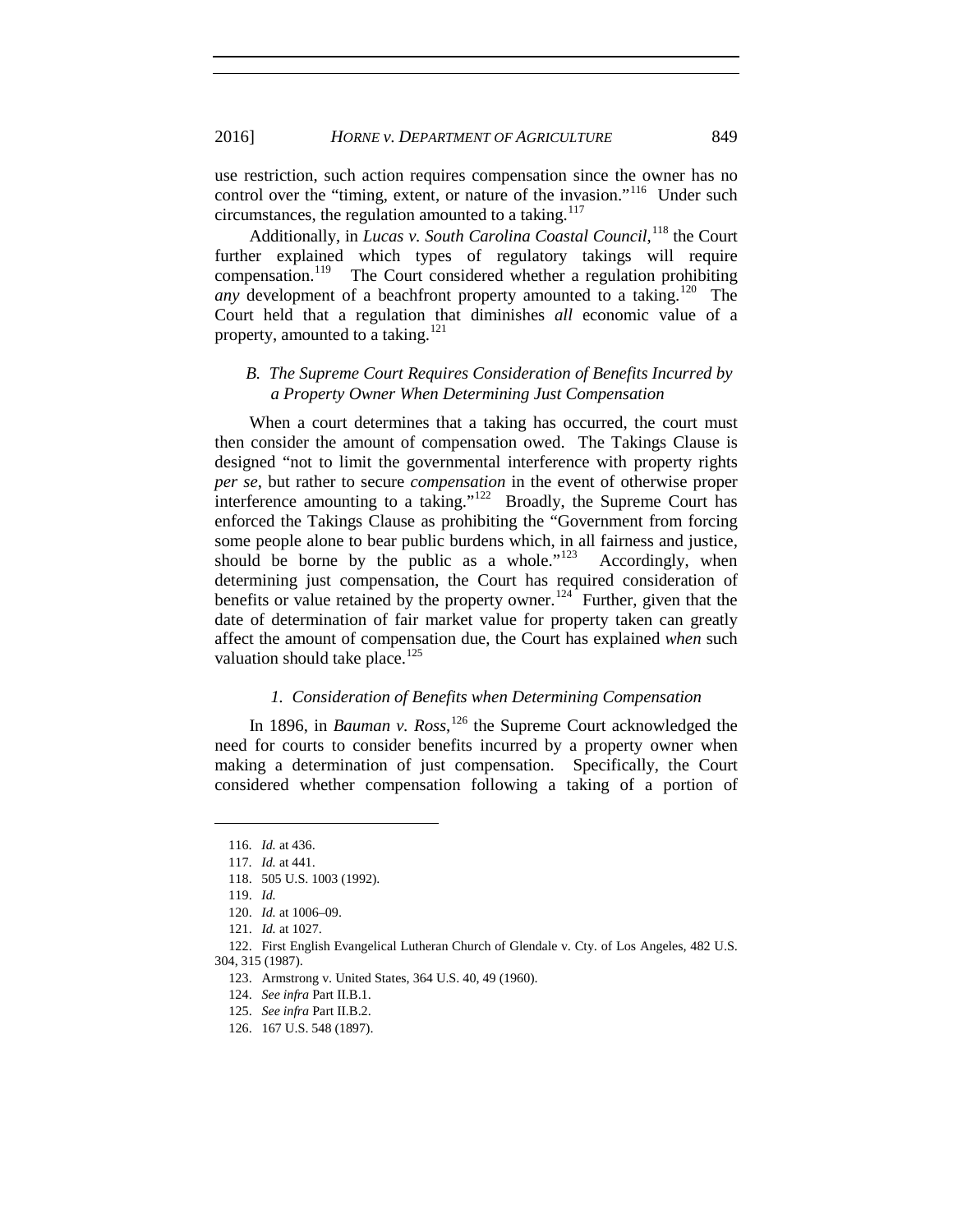property for purposes of a public road could be lessened to offset the benefits which the taking bestowed upon the property owner.<sup>[127](#page-13-0)</sup> The Court ruled that courts should consider benefits incurred by property owners, since to disallow such consideration would not be "just compensation" for the value of the taken property.<sup>[128](#page-13-1)</sup>

Likewise, in 1934, the Court again visited the compensation issue in *Olson v. United States*[129](#page-13-2) and reiterated the position of *Bauman*. In *Olson*, the Court considered whether the special uses and adaptability of the property owner's shoreland should be taken into account when determining compensation, after the government obtained a flowage easement.<sup>[130](#page-13-3)</sup> A property owner is entitled, the Court explained, "to be put in as good a position pecuniarily as if his property had not been taken."<sup>[131](#page-13-4)</sup> The Court stated that, while a property owner is entitled to compensation when property is taken, "[h]e must be made whole but is not entitled to more."<sup>[132](#page-13-5)</sup>

Additionally, the *Loretto* Court acknowledged that, in cases of physical occupation, "a court should consider the *extent* of the occupation as one relevant factor in determining the compensation due."[133](#page-13-6) The Court explained that, with regard to compensation due to the landlords, a court should consider whether the installation of permanent television cables along the rooftops actually increased the value of the property.<sup>[134](#page-13-7)</sup>

<span id="page-13-11"></span>Another way to view the Court's consideration of benefits is the "net harm" rule utilized in *Brown v. Legal Foundation of Washington*. [135](#page-13-8) There, the Court considered Washington's Interest on Lawyer Trust Accounts ("IOLTA") program.[136](#page-13-9) The Court determined that while the Washington program amounted to a taking, no compensation was due.<sup>137</sup> If the client funds were deposited in private funds, the Court explained, the accounts

<span id="page-13-0"></span><sup>127.</sup> Bauman v. Ross, 167 U.S. 548, 567–68 (1897).

<sup>128.</sup> *Id.* at 570 (quoting Chesapeake & Ohio Canal v. Key, 3 Cranch C.C. 599, 601 (1829)).

<span id="page-13-1"></span><sup>129.</sup> 292 U.S. 246 (1934).

<sup>130.</sup> Olson v. United States, 292 U.S. 246, 248 (1934).

<span id="page-13-4"></span><span id="page-13-3"></span><span id="page-13-2"></span><sup>131.</sup> *Id.* at 255.

<sup>132.</sup> *Id.*

<sup>133.</sup> Loretto v. Teleprompter Manhattan CATV Corp., 458 U.S. 419, 437 (1982).

<sup>134.</sup> *Id.* at 437 n.15.

<sup>135.</sup> 538 U.S. 216 (2003).

<span id="page-13-9"></span><span id="page-13-8"></span><span id="page-13-7"></span><span id="page-13-6"></span><span id="page-13-5"></span><sup>136.</sup> Washington created the Interest on Lawyers Trust Accounts program, which required lawyers to deposit all funds in interest bearing accounts. For larger funds, lawyers would normally return the interest earned from these accounts to the client. Under IOLTA, lawyers were required to deposit funds too small to feasibly earn interest (after accounting for banking fees) into larger IOLTA accounts. The interest from these IOLTA accounts was then deposited to the Legal Foundation of Washington, with the requirement that the foundation use the funds for law-related charitable and educational programs. Brown v. Legal Found. of Wash., 538 U.S. 216, 223–24 (2003).

<span id="page-13-10"></span><sup>137.</sup> *Id.* at 235–37.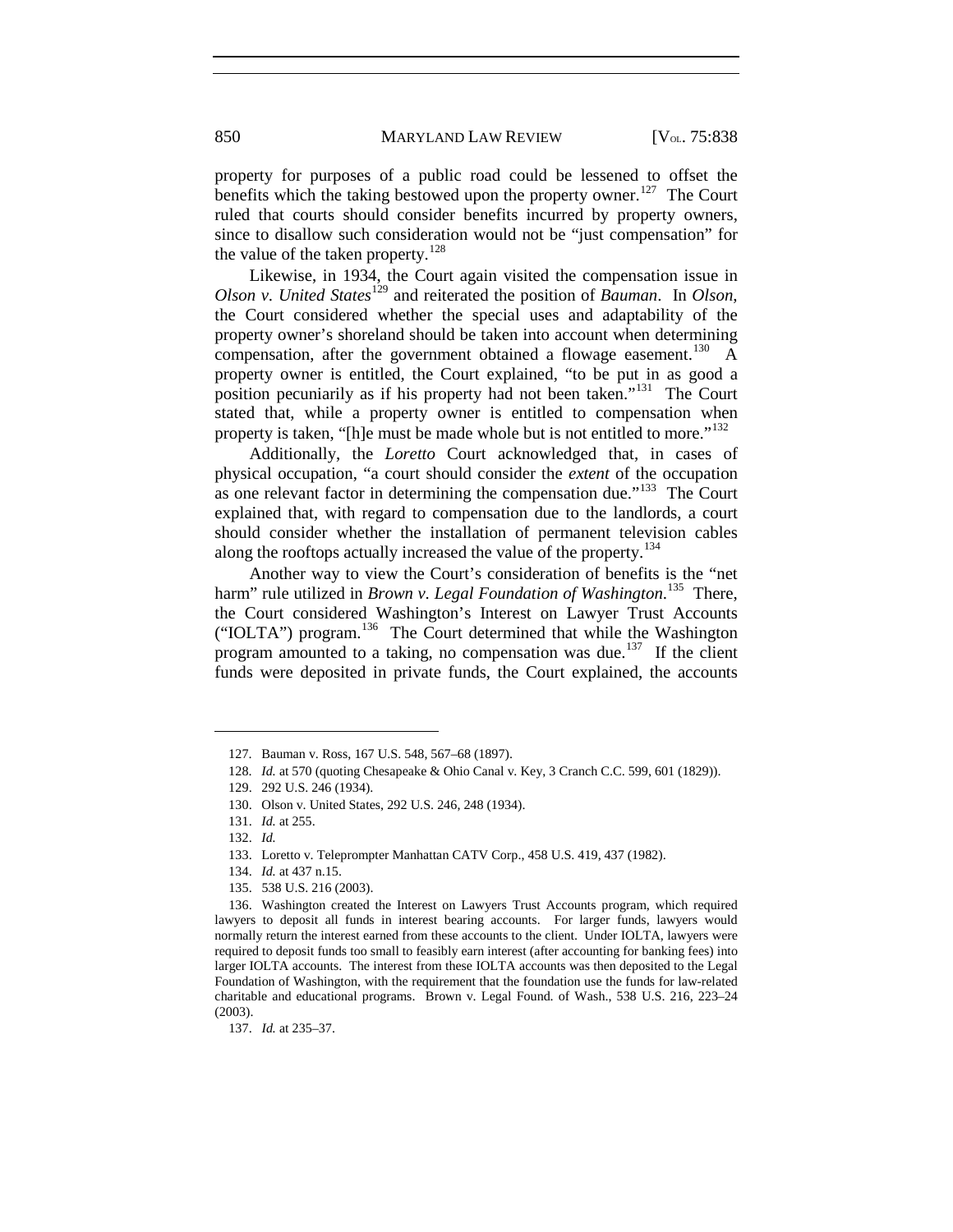2016] *HORNE v. DEPARTMENT OF AGRICULTURE* 851

would not have generated positive *net* interest after accounting for fees and other administrative costs.<sup>[138](#page-14-0)</sup>

#### *2. Determination of Fair Market Value*

The date of a fair market value determination can greatly affect the amount of compensation rendered to a property owner. Generally, the Supreme Court has held that takings are to be valued on the date the property is taken.<sup>139</sup> The Court, however, has recognized the difficulty of determining fair market value when some property does not have a readymade market.

In *United States v. Miller*,<sup>[140](#page-14-2)</sup> the Court recognized the difficulty of defining the word "fair" within the meaning of fair market value when determining compensation after a taking has occurred.<sup>141</sup> Specifically, the Court considered whether the trial court properly excluded testimony regarding the potential *increase* in market value of property due to the government's authorization of, and commitment to, a project which would greatly increase the value of the property.<sup>[142](#page-14-4)</sup> There, the Court stated that such value is to be determined "as of the date of taking."<sup>[143](#page-14-5)</sup> Attempting to define "market value," the Court determined that such a valuation should be determined by "what a willing buyer would pay in cash to a willing seller."<sup>144</sup> Ultimately, the Court concluded that when deciding just Ultimately, the Court concluded that when deciding just compensation, courts need not consider any increase in the value of property following the completion of the government taking.<sup>[145](#page-14-7)</sup>

Subsequently, in *Kimball Laundry Co. v. United States*, <sup>[146](#page-14-8)</sup> the Court again turned to a consideration of when a calculation of just compensation should occur. In 1942, the government condemned the use of a commercial laundry for use by the United States Army through 1946.<sup>147</sup> At a jury trial in 1946, the jury awarded the laundry compensation of \$70,000 for each year of the condemnation.<sup>148</sup> On appeal, Kimball Laundry argued that the jury should have considered the difference between the market value of the

<span id="page-14-1"></span><span id="page-14-0"></span> $\overline{a}$ 

146. 338 U.S. 1 (1949).

<sup>138.</sup> *Id.* at 237–40.

<sup>139.</sup> United States v. 564.54 Acres of Land, 441 U.S. 506, 511 (1979).

<sup>140.</sup> 317 U.S. 369 (1943).

<sup>141.</sup> *Id.* at 374.

<sup>142.</sup> *Id.* at 372–73.

<span id="page-14-6"></span><span id="page-14-5"></span><span id="page-14-4"></span><span id="page-14-3"></span><span id="page-14-2"></span><sup>143.</sup> *Id.* at 374 (first citing 2 LEWIS EMINENT DOMAIN § 705 (3d. ed.); then citing Kerr v. S. Park Comm'rs, 117 U.S. 379, 386 (1886); and then citing Shoemaker v. United States, 147 U.S. 282, 304 (1893)).

<sup>144.</sup> *Id.* 

<sup>145.</sup> *Id.* at 380–81.

<sup>147.</sup> *Id.* at 3.

<span id="page-14-10"></span><span id="page-14-9"></span><span id="page-14-8"></span><span id="page-14-7"></span><sup>148.</sup> *Id.* at 4. The jury also awarded \$43,776.03 for "damage to the plant and machinery beyond ordinary wear and tear." *Id.*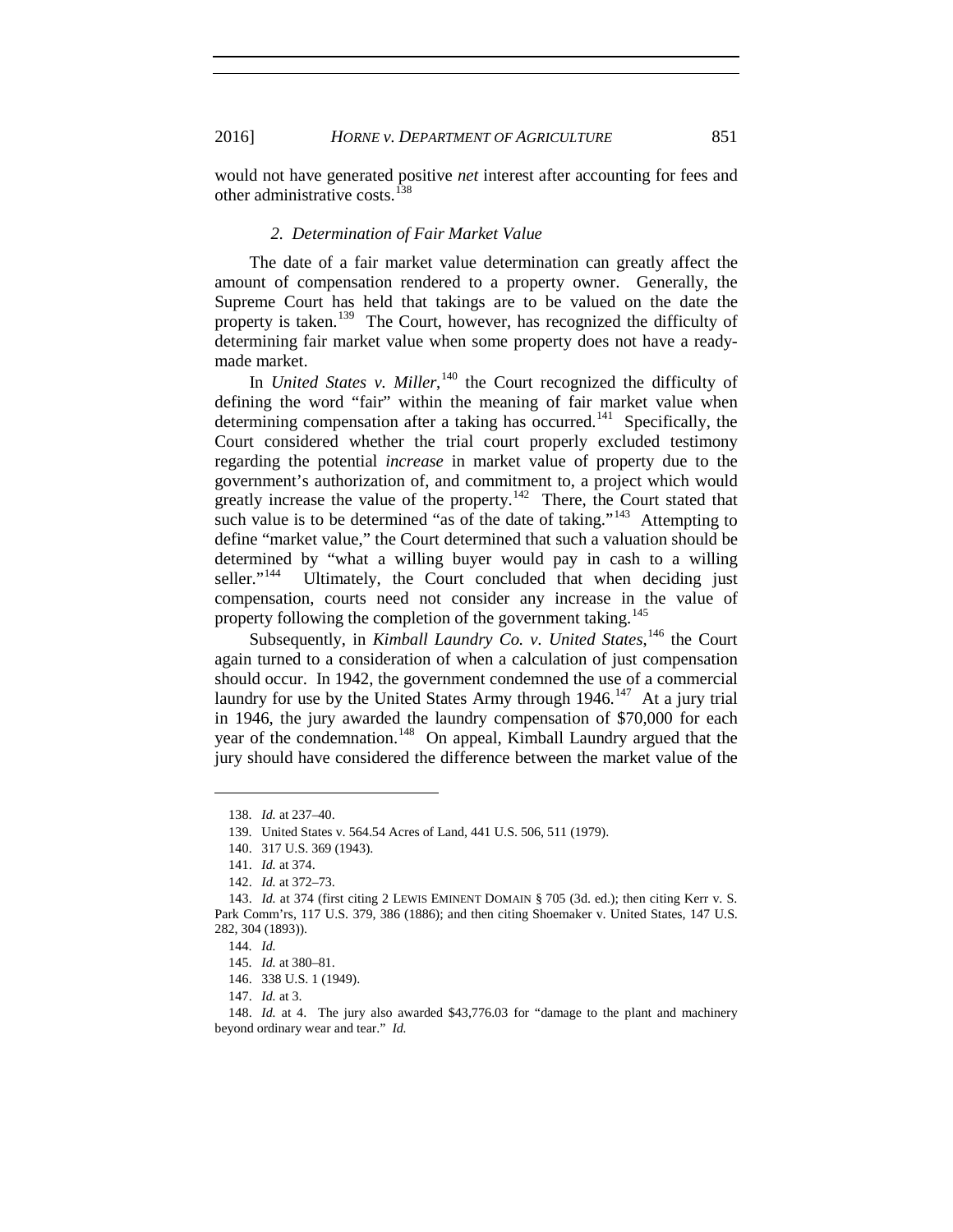fee on the date of the taking and its market value on the date of its return.<sup>[149](#page-15-0)</sup> The Court rejected this argument, holding that "determination of the value of [the taking] can be approached only on the supposition that free bargaining between [the laundry] and a hypothetical lessee  $\dots$  would have taken place  $\dots$ ."<sup>150</sup> The Court explained that the proper means of The Court explained that the proper means of determining compensation rested in determining the "market price" of the property at the time of the taking.<sup>151</sup> The Court also noted that "when the property is of a kind seldom exchanged, it has no 'market price,' . . . [the Court must use] other means of ascertaining value . . . to other potential owners *enjoying the same rights*."[152](#page-15-3)

#### III. THE COURT'S REASONING

In *Horne v. Department of Agriculture*, the Supreme Court, in an 8-1 majority, reversed the judgment of the Ninth Circuit and held that the Horne's raisins were taken without just compensation.<sup>[153](#page-15-4)</sup> The *Horne* Court, in an opinion authored by Chief Justice John Roberts, provided unequivocal answers to all three questions of the certiorari petition. First, the Court held that the Fifth Amendment requires the government to pay compensation when it physically takes possession of personal property.<sup>154</sup> Second, the government may not avoid a duty to pay just compensation for a physical taking merely by reserving to the original property owner a contingent interest in the property, set at the government's discretion.<sup>[155](#page-15-6)</sup> Finally, a governmental mandate requiring the surrender of specific, identifiable property as a condition to engage in commerce constitutes a per se taking.<sup>[156](#page-15-7)</sup>

According to the majority, the reserve requirement of the Raisin Marketing Order was a direct appropriation of property, not a regulatory taking. Therefore, the *Lucas* requirement that a regulatory taking deprive a property owner of all economic value, before the government must provide compensation, did not apply to the Hornes' case.<sup>157</sup> In *Horne*, the RAC actually took title of the raisins and disposed of them as it wished. Chief Justice Roberts carefully explained that the government could prohibit the sale of raisins, without effecting a per se taking.<sup>[158](#page-15-9)</sup> This fact, the Court

<span id="page-15-0"></span><sup>149.</sup> *Id.* at 6–7.

<sup>150.</sup> *Id.* at 7.

<span id="page-15-3"></span><span id="page-15-2"></span><span id="page-15-1"></span><sup>151.</sup> *Id.* at 6–7.

<sup>152.</sup> *Id.* at 6 (emphasis added).

<span id="page-15-5"></span><span id="page-15-4"></span><sup>153.</sup> *Horne II*, 135 S. Ct. 2419, 2433 (2015).

<sup>154.</sup> *Id.* at 2426–28.

<span id="page-15-6"></span><sup>155.</sup> *Id.* at 2428–30.

<span id="page-15-7"></span><sup>156.</sup> *Id.* at 2430–32.

<span id="page-15-8"></span><sup>157.</sup> *Id.* at 2427–28.

<span id="page-15-9"></span><sup>158.</sup> *Id.* at 2428.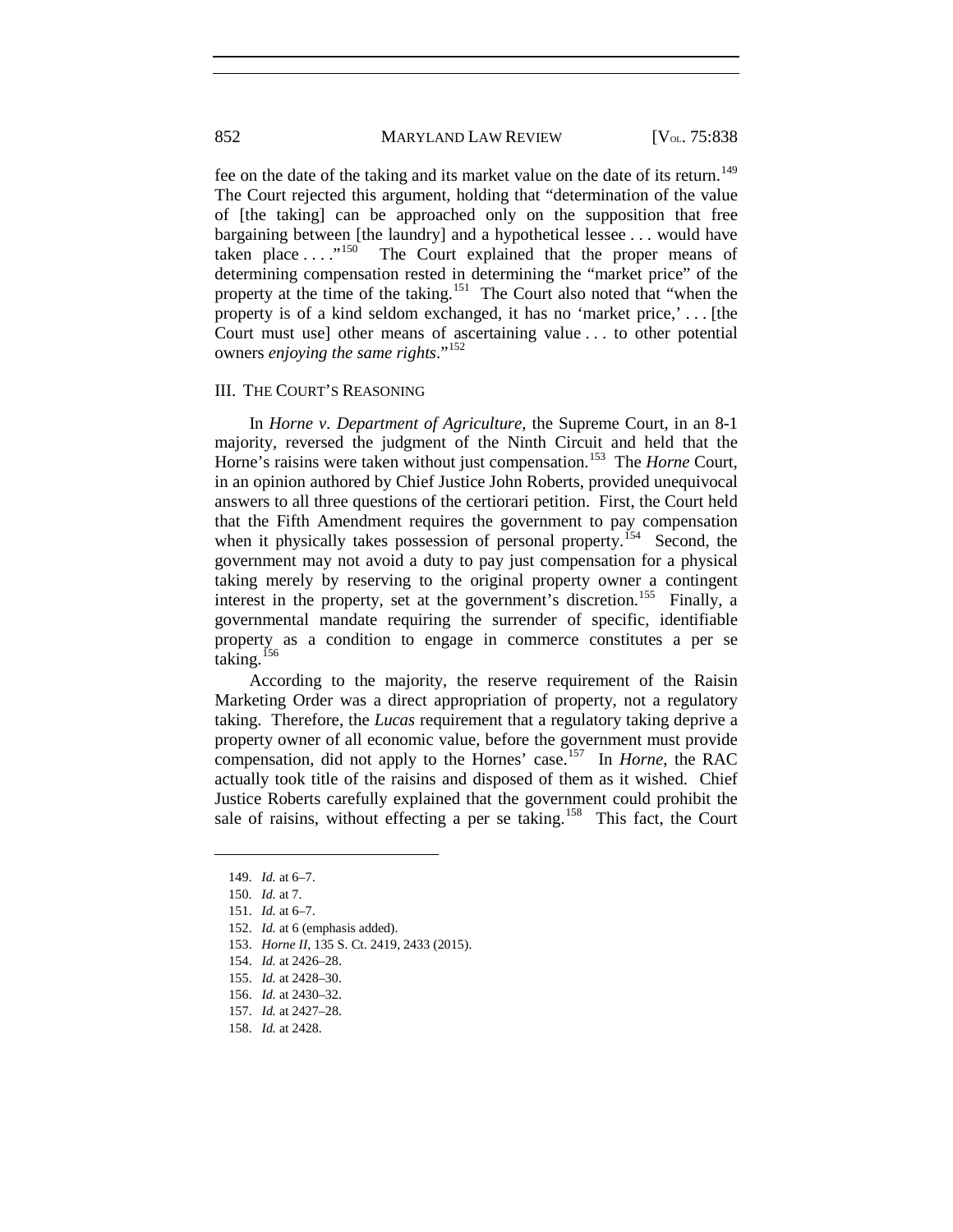explained, does not excuse a physical appropriation without just compensation, as the Constitution must provide the means to achieve such a goal.[159](#page-16-0)

Turning to the second question, the Court reasoned that the Raisin Marketing Order still amounted to a taking, despite the fact that producers retained a contingent property interest in a portion of the value of the property.<sup>[160](#page-16-1)</sup> The Court explained that when there has been a physical appropriation of property, "we do not ask . . . whether it deprives the owner of all economically valuable use."[161](#page-16-2) The Court differentiated this case from *Andrus v. Allard*, <sup>[162](#page-16-3)</sup> a case where the Court found no taking after the government prohibited the sale of certain historical artifacts. The majority determined that *Andrus* did not apply since the possessors of the artifacts still retained ownership of the property, whereas the raisin producers physically surrendered the raisins to the RAC.<sup>[163](#page-16-4)</sup>

The *Horne* Court also held that a governmental mandate requiring the surrender of specific, identifiable property as a condition for permission to engage in commerce effects a per se taking.<sup>164</sup> The government argued that the reserve requirement was not a taking since the raisin producers and handlers voluntarily decided to enter into the raisin marketplace.<sup>165</sup> Chief Justice Roberts relied on *Loretto* to counter this argument, explaining that the law at issue in that case still constituted a taking, requiring just compensation even if a landlord could avoid the taking by ceasing to be a landlord.[166](#page-16-7) Furthermore, the Court dismissed a comparison to *Ruckelshaus v. Monsanto Co.*,  $^{167}$  $^{167}$  $^{167}$  as that case found no taking by the government where the property owners surrendered a license to sell dangerous chemicals.<sup>[168](#page-16-9)</sup> The Court explained that raisins are not dangerous chemicals; they are a healthy snack.[169](#page-16-10) The Court also distinguished *Horne* from *Leonard &*  Leonard v. Earle,<sup>[170](#page-16-11)</sup> where the Court upheld a Maryland regulation

<span id="page-16-0"></span><sup>159.</sup> *Id.* (quoting McCulloch v. Maryland, 17 U.S. 316, 421 (1819). "The Constitution, however, is concerned with means as well as ends. The Government has broad powers, but the means it uses to achieve its ends must be 'consist[ent] with the letter and spirit of the constitution.'" *Id.*

<sup>160.</sup> *Id.* at 2428–30.

<span id="page-16-3"></span><span id="page-16-2"></span><span id="page-16-1"></span><sup>161.</sup> *Id.* at 2429 (quoting Tahoe-Sierra Pres. Council v. Tahoe Reg'l Planning Agency, 535 U.S. 302, 323 (2002)).

<sup>162.</sup> 444 U.S. 51 (1979).

<sup>163.</sup> *Horne II*, 135 S. Ct. at 2429.

<sup>164.</sup> *Id.* at 2430–31.

<span id="page-16-9"></span><span id="page-16-8"></span><span id="page-16-7"></span><span id="page-16-6"></span><span id="page-16-5"></span><span id="page-16-4"></span><sup>165.</sup> *Id.* at 2430 (citing Brief for Respondent at 32, *Horne II*, 135 S. Ct. 2419 (2015) (No. 14- 275).

<sup>166.</sup> *Id.* (citing Loretto v. Teleprompter Manhattan CATV Corp., 458 U.S. 419, 439 (1982)).

<sup>167.</sup> 467 U.S. 986 (1984).

<sup>168.</sup> *Horne II*, 135 S. Ct. at 2430 (citing *Ruckelshaus*, 467 U.S. at 1007).

<sup>169.</sup> *Id.* at 2431.

<span id="page-16-11"></span><span id="page-16-10"></span><sup>170.</sup> 279 U.S. 392 (1929).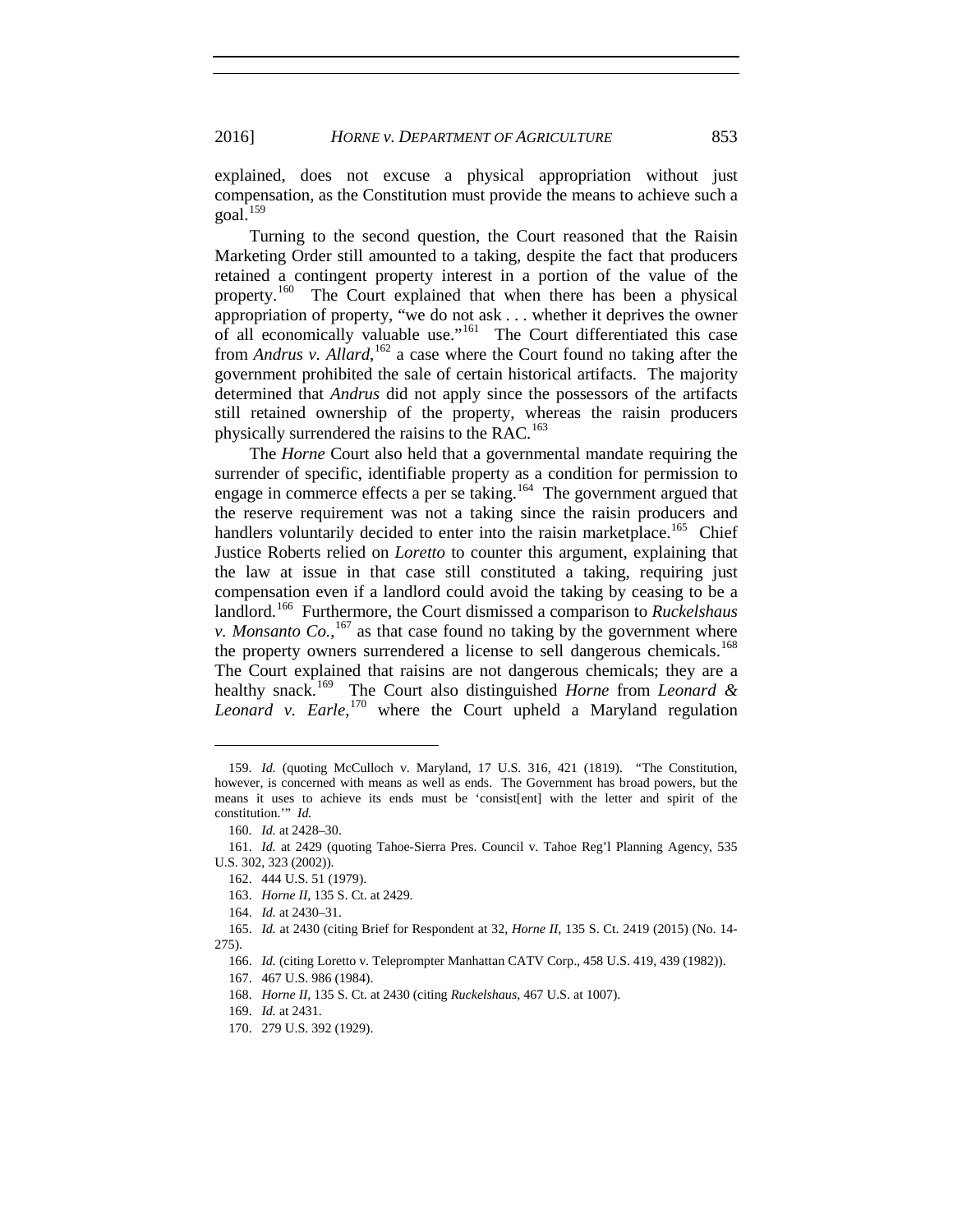requiring commercial watermen to surrender ten percent of their oyster catch to the state. In that case, the Court viewed the oyster as *ferae naturae* and harvested from state waters.[171](#page-17-0) In *Horne*, the raisins were the result of the Horne's hard work and harvested from private land, not a product of state-owned property.<sup>[172](#page-17-1)</sup>

Finally, the Court concluded that no remand was necessary to determine the amount of compensation due.<sup>173</sup> The Court reasoned that the USDA had already determined that the reserve raisins would have had a market value of \$483,843.53, and therefore, the government could not subsequently disavow that valuation.<sup>[174](#page-17-3)</sup>

Justice Breyer, joined by Justice Ginsburg and Justice Kagan, concurred in part and dissented in part with the majority. The concurring portion of the opinion agreed that the Raisin Marketing Order effected a taking on the Hornes.<sup>[175](#page-17-4)</sup> The dissenting portion reasoned that the case should be remanded to the Ninth Circuit in order to determine the level of compensation due to the Hornes. Justice Breyer explained that the reserve requirement increases the value of free tonnage raisins.<sup>[176](#page-17-5)</sup> While the value of the raisins taken may exceed the benefit passed on through the increase in price of free tonnage raisins, the benefit might equal or exceed the value of the raisins taken, in which case, the Raisin Marketing Order does not effect a taking. $177$ 

Justice Thomas penned a solo concurrence in response to Justice Breyer's concurring and dissenting opinion. Justice Thomas emphasized that the actions of the RAC can scarcely be considered as performing a valuable service for the Hornes.<sup>178</sup> Therefore, there was no need to remand to the Ninth Circuit for a further determination of compensation.<sup>[179](#page-17-8)</sup>

Justice Sotomayor authored a solo dissent, in which she reasoned that the Raisin Marketing Order did not effect a per se taking since the Hornes were not deprived of all of their property rights in the raisins.<sup>[180](#page-17-9)</sup> Justice Sotomayor relied on *Andrus v. Allard* for the proposition that governmental action reducing the value of property or imposing "a significant restriction . . . on one means of disposing" of property is not a per se

<span id="page-17-1"></span><span id="page-17-0"></span><sup>171.</sup> *Horne II*, 135 S. Ct. at 2431 (citing *Leonard*, 279 U.S. at 396).

<sup>172.</sup> *Id.*

<sup>173.</sup> *Id.* at 2432–33.

<sup>174.</sup> *Id.* at 2433.

<sup>175.</sup> *Id.* (Breyer, J., concurring in part and dissenting in part).

<sup>176.</sup> *Id.* at 2434.

<span id="page-17-9"></span><span id="page-17-8"></span><span id="page-17-7"></span><span id="page-17-6"></span><span id="page-17-5"></span><span id="page-17-4"></span><span id="page-17-3"></span><span id="page-17-2"></span><sup>177.</sup> *Id.* at 2435 (first citing McCoy v. Union Elevated R. Co., 247 U.S. 354, 366 (1918); and then citing Brown v. Legal Found. of Wash., 538 U.S. 216, 237 (2003)).

<sup>178.</sup> *Id.* at 2433 (Thomas, J., concurring).

<sup>179.</sup> *Id.* 

<sup>180.</sup> *Id.* at 2437 (Sotomayor, J., dissenting).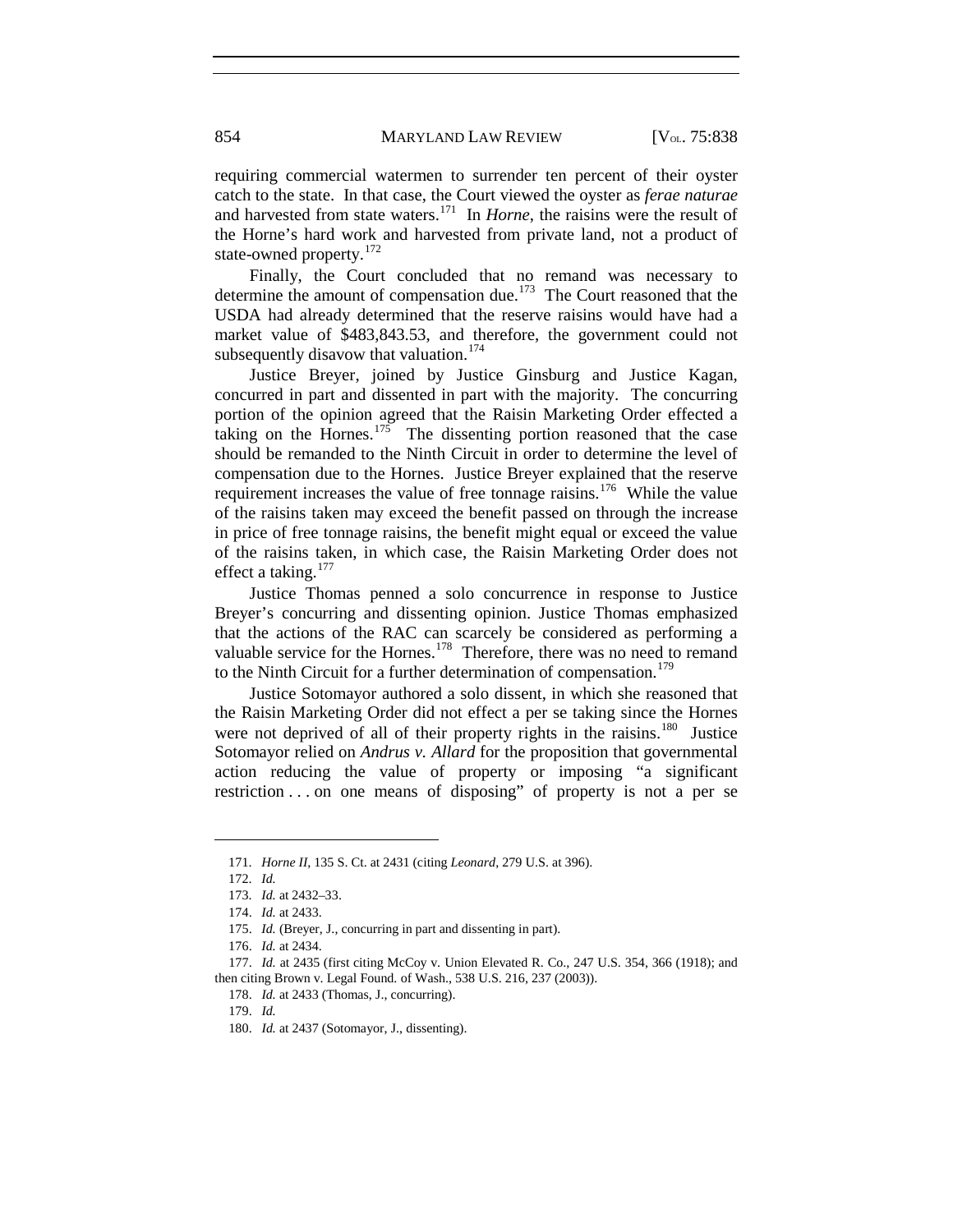taking.<sup>[181](#page-18-0)</sup> In order for there to be a per se taking, the government must take *every* property right of the owner.<sup>182</sup> The dissent reasoned that the Raisin Marketing Order did not effectuate a per se taking since the Hornes still retained at least one property interest in the raisins surrendered to the RAC: the right to receive some compensation following the RAC's sale of the raisins.[183](#page-18-2) She explained that the majority has blurred the bright line test of *Loretto* and made it harder to determine when government action effects a per se taking.<sup>184</sup> Justice Sotomayor also explained that, according to *Leonard* and *Ruckelshaus*, the government could impose the surrender of some property as a condition to engage in interstate commerce.<sup>[185](#page-18-4)</sup>

#### IV. ANALYSIS

In *Horne v. Department of Agriculture*,<sup>[186](#page-18-5)</sup> the Court quickly dismissed the claim that the Hornes were compensated, at least to some degree, through the USDA marketing program.<sup>[187](#page-18-6)</sup> Rather than dismissing this argument so abruptly, the Court should have, as urged by Justice Breyer, considered the financial benefits of the raisin marketing program when determining the compensation for the Hornes.<sup>[188](#page-18-7)</sup> Specifically, the Court erred in its analysis of the "fair market value" of the raisins.<sup>189</sup> When determining the award of just compensation for the Hornes, the Court utilized the fair market value of the raisins *with the RAC price support*. [190](#page-18-9) Instead, the Court should have remanded for a determination of compensation accounting for the benefits bestowed upon the Hornes by the RAC program. This would have allowed for a determination of (1) the fair market value *without* the RAC price support, and (2) the benefits incurred by the Hornes as a result of the regulatory activities provided by the

<span id="page-18-0"></span><sup>181.</sup> *Id.* at 2438 (citing Andrus v. Allard, 444 U.S. 51, 65–66 (1979)).

<sup>182.</sup> *Id*.

<sup>183.</sup> *Id.* at 2438–39.

<sup>184.</sup> *Id.* at 2441–42.

<sup>185.</sup> *Id.* at 2440–41.

<span id="page-18-5"></span><span id="page-18-4"></span><span id="page-18-3"></span><span id="page-18-2"></span><span id="page-18-1"></span><sup>186.</sup> *Horne II*, 135 S. Ct. 2419 (2015). Among other things, the Court's decision in *Horne* has been criticized by several property scholars. Many concerns with the *Horne* decision relate to the Court's statutory analysis of whether the Hornes were in fact "handlers" and not "producers" of raisins. John D. Echeverria & Michael C. Blumm, Horne v. Department of Agriculture: *Expanding Per Se Takings While Endorsing State Sovereign Ownership of Wildlife*, 75 MD. L. REV. 657 (2016). Further criticism has been levied against the decision with respect to the Court's analysis of whether the RAC program works a taking. Lyndia L. Butler*, The* Horne *Dilemma: Protecting Property's Richness and Frontiers*, 75 MD. L. REV. 787 (2016); Echeverria, *supra*.

<span id="page-18-7"></span><span id="page-18-6"></span><sup>187.</sup> *Horne II*, 135 S. Ct. at 2431–33.

<sup>188.</sup> *See infra* Part IV.A.2.

<sup>189.</sup> *See infra* Part IV.A.1.

<span id="page-18-9"></span><span id="page-18-8"></span><sup>190.</sup> *Horne II*, 135 S. Ct. at 2440–41 (Sotomayor, J., dissenting).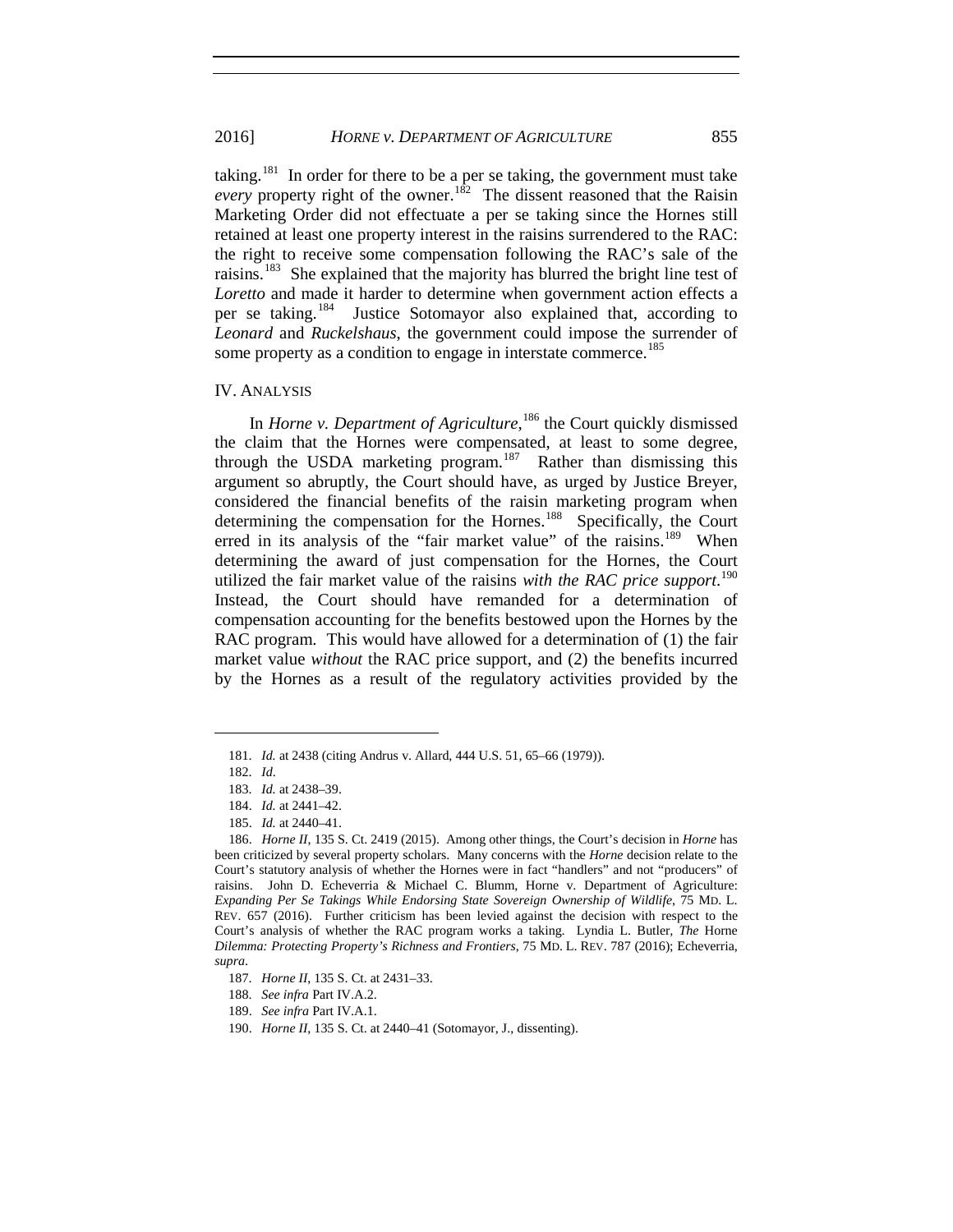RAC.<sup>[191](#page-19-0)</sup> Ultimately, the Court's conclusion regarding calculation of fair market value threatens to provide future claimants a means of unjust enrichment.<sup>192</sup> *Horne* will likely permit a court to calculate just Horne will likely permit a court to calculate just compensation *after* a taking, rather than the traditional practice of determining just compensation *before* a taking.<sup>[193](#page-19-2)</sup>

# *A. The* Horne *Court Provided Unfair Compensation to the Hornes*

Compensation plays a vitally important role in the system of takings jurisprudence.<sup>[194](#page-19-3)</sup> As many legal scholars have noted, the rights and protections against takings are only as strong as the enforcement of these protections by the courts.<sup>[195](#page-19-4)</sup> For example, a court may be quick to determine that a government action amounted to a taking, yet without compensation for the taking, such a determination will likely be worthless, in economic terms, to the former property owner.<sup>[196](#page-19-5)</sup> One would have expected the majority in *Horne* to consider the issue of compensation, given the importance such a determination can have on shaping the protection of the Takings Clause. Instead, the *Horne* Court dismissed any consideration of benefits which the RAC price stabilization program bestowed upon the Hornes.<sup>[197](#page-19-6)</sup> The Court should have followed the rule from *United States v. Miller*, [198](#page-19-7) setting just compensation at the price a willing buyer would have paid to a willing seller.<sup>[199](#page-19-8)</sup> The Court also failed to acknowledge the rule from *Brown v. Legal Foundation of Washington*[200](#page-19-9) requiring that, in the event that there is no net harm to the original property owner, no compensation is due. $^{201}$  $^{201}$  $^{201}$ 

> *1. The* Horne *Court Failed to Consider the Price of Raisins Without the RAC Price Support Program, as Required by Precedent*

<span id="page-19-0"></span>Following a determination that a taking has occurred, a further determination of fair market value can be especially difficult for courts.

<sup>191.</sup> *See infra* Part IV.A.

<sup>192.</sup> *See infra* Part IV.B.

<sup>193.</sup> *See infra* Part IV.B.

<sup>194.</sup> KARL NICKERSON LLEWELLYN, THE BRAMBLE BUSH 84 (1960).

<sup>195.</sup> *Id.* 

<span id="page-19-7"></span><span id="page-19-6"></span><span id="page-19-5"></span><span id="page-19-4"></span><span id="page-19-3"></span><span id="page-19-2"></span><span id="page-19-1"></span><sup>196.</sup> Likewise, the state should view a proper determination of compensation as vitally important. If courts consistently overcompensate property owners, or fail to base such determinations upon economic realities, the state would lose predictability of costs relating to takings and may ultimately be ordered to pay more than "just compensation."

<sup>197.</sup> *Horne II*, 135 S. Ct. 2419, 2431–33 (2015).

<sup>198.</sup> 317 U.S. 369 (1943).

<sup>199.</sup> *Id.* at 374.

<span id="page-19-9"></span><span id="page-19-8"></span><sup>200.</sup> 538 U.S. 216 (2003).

<span id="page-19-10"></span><sup>201.</sup> *Id.* at 237.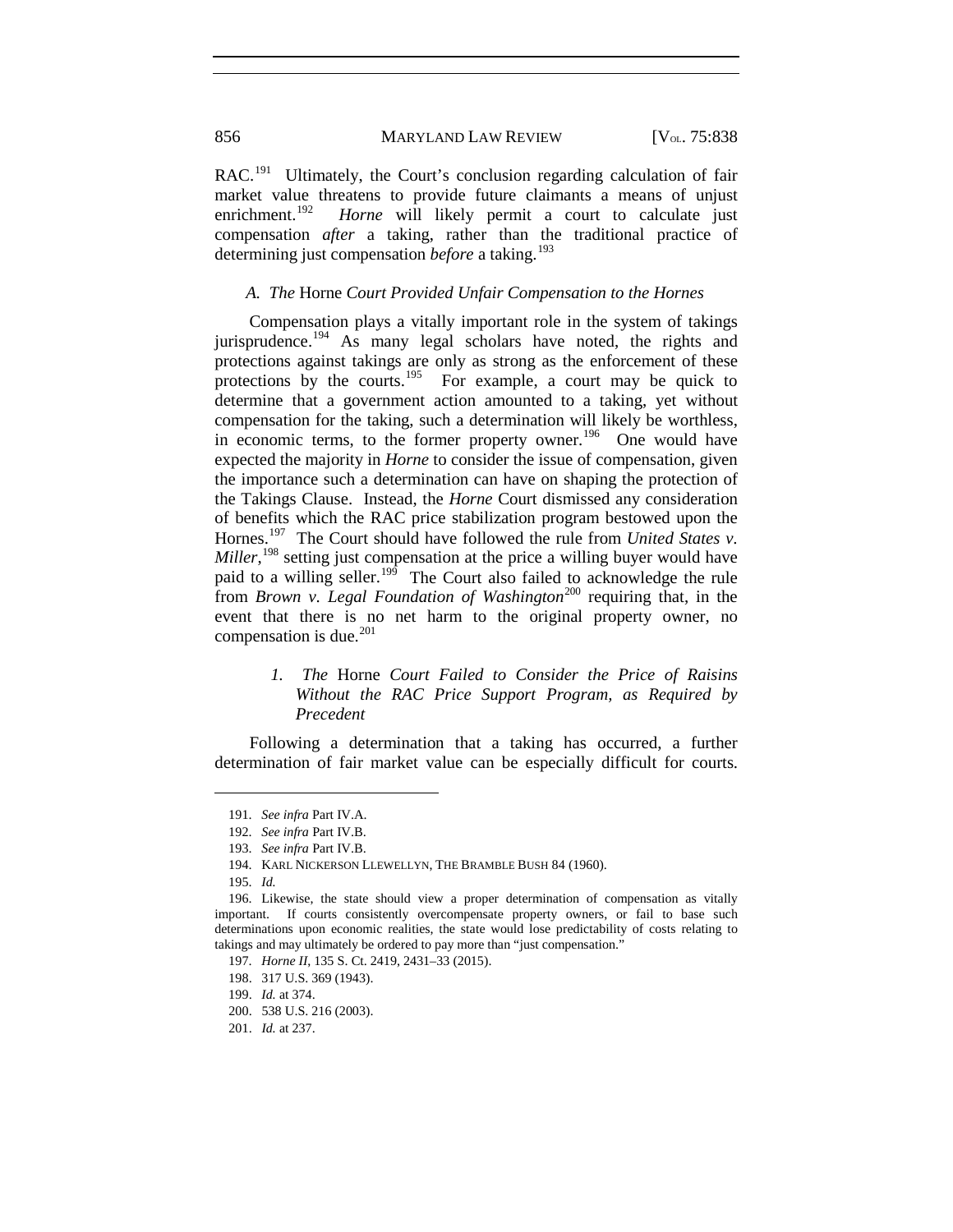Specifically, the paradoxical nature of "fair market value" must be acknowledged. In the context of eminent domain cases, a determination of fair market value usually occurs after negotiations for the property fail to reach a compromise.<sup>202</sup> Fair market value refers to a guess at a price, or put another way, a hypothetical consideration of the property's value had the exchange been voluntary rather than compelled.<sup> $203$ </sup> In *Miller*, the Court explained that fair market value means the price that a willing buyer would pay.[204](#page-20-2) In *Horne*, the Court did not consider fair market value, presumably because the Hornes found a willing buyer who then purchased the Horne's raisins at the price set by the RAC.<sup>[205](#page-20-3)</sup> At first glance, the Hornes selling their raisins might indicate that the price they charged reflects the fair market value of the property. This superficial conclusion, however, fails to consider the nature of the RAC price stabilization program.

The price stabilization program operates to *increase* and stabilize the price of raisins per ton by limiting supply.<sup>[206](#page-20-4)</sup> The Hornes, however, chose not to follow the RAC's program for price stabilization. The price of raisins that the Hornes received was dependent upon the supply of raisins being limited by the reserve requirements set out by the RAC for the 2002– 2003 and 2003–2004 crop years.<sup>[207](#page-20-5)</sup> Therefore, although the Hornes found a willing buyer for their raisins, the price paid by the buyer was fully dependent on the RAC price stabilization program, which the Hornes openly rejected. Without the price stabilization program, the Hornes likely would not have found a buyer at the price they ultimately received. As suggested by Justice Breyer, the Hornes would have received a much lower price for their raisins in the absence of the RAC price support program because, if all raisin farmers could have sold their *entire* crop, supply would have drastically increased.<sup>208</sup> The compensation, which the Court ultimately issued, was not fair market value as explained by *Miller*, since the compensation was not the price a "willing buyer" would have paid.<sup>[209](#page-20-7)</sup> For this reason, the Court should have remanded for a further determination of price per ton for raisins if the price stabilization program were not in place.

<span id="page-20-1"></span><span id="page-20-0"></span><sup>202.</sup> THOMAS W. MERRILL & HENRY E. SMITH, PROPERTY: PRINCIPLES AND POLICIES 1250 (Robert C. Clark et al. eds., 2d ed. 2012).

<sup>203.</sup> *Id.*

<sup>204.</sup> *Miller*, 317 U.S. at 374.

<sup>205.</sup> *Horne II*, 135 S. Ct. 2419, 2431–33 (2015).

<span id="page-20-4"></span><span id="page-20-3"></span><span id="page-20-2"></span><sup>206.</sup> Horne v. USDA, 673 F.3d 1071, 1075 (9th Cir. 2012), *rev'd*, 133 S. Ct. 2053 (2013), *remanded to* 750 F.3d 1128 (9th Cir. 2014), *rev'd*, 135 S. Ct. 2419 (2015).

<sup>207.</sup> *Id.*

<span id="page-20-7"></span><span id="page-20-6"></span><span id="page-20-5"></span><sup>208.</sup> *Horne II*, 135 S. Ct. at 2434 (2015) (Breyer, J., concurring in part and dissenting in part). It is important to note that this assertion assumes that raisin demand did not also drastically increase.

<sup>209.</sup> *Miller*, 317 U.S. at 374.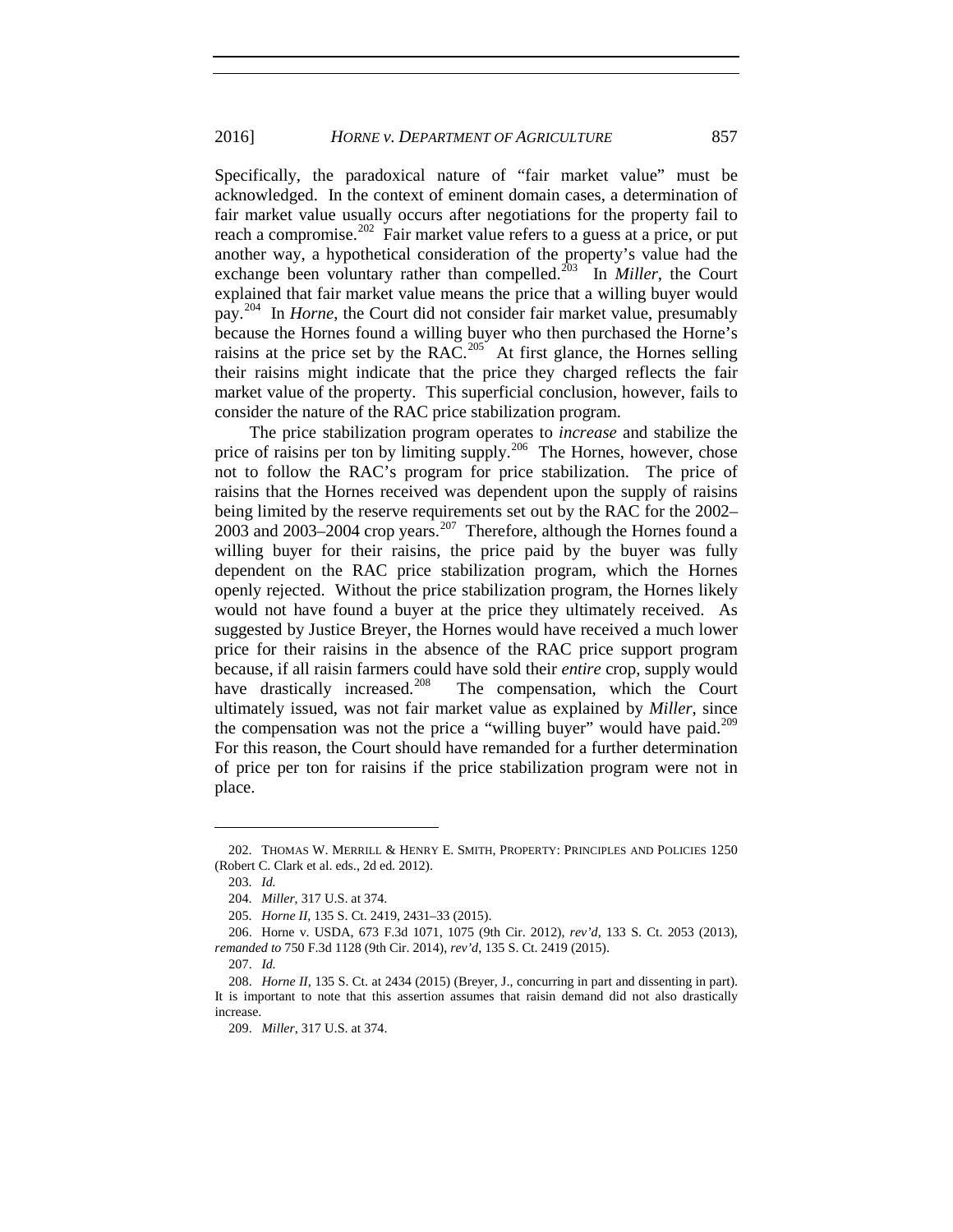858 MARYLAND LAW REVIEW [V<sub>OL.</sub> 75:838]

Furthermore, the *Horne* Court's decision to award just compensation runs counter to the Court's earlier decision in *Brown v. Legal Foundation of*  Washington.<sup>[210](#page-21-0)</sup> The RAC could have limited the supply of raisins through alternative means. For example, the RAC could have limited the number of raisins harvested each year, or simply limited the amount of raisins ultimately sold on the open market. The Court has previously condoned the state's power to flatly prohibit the sale of agricultural products in the pursuit of price stabilization.<sup>[211](#page-21-1)</sup> While the RAC program went beyond a simple prohibition on the selling of raisins, $^{212}$  $^{212}$  $^{212}$  the set-aside program has the same effect as a bare prohibition—limiting the supply of raisins in an effort to stabilize prices. Had the Hornes followed RAC regulations, this prohibition would have precluded their raisins from purchase by a willing buyer.

In *Brown*, the regulation in question also placed a limit on what could be done with property.[213](#page-21-3) When the litigants in *Brown* claimed that the limitation required compensation, the Court considered whether the litigants would have been compensated by the market in the absence of the regulation.[214](#page-21-4) The *Brown* Court explained that no compensation was due since, without the regulation, the lawyers would not have earned enough interest on the trust accounts and in the end, might have actually lost money.<sup>215</sup> Just as the *Brown* Court considered whether the litigants would have profited without the IOLTA program, the *Horne* Court should have considered the economic impact of ending the RAC set-aside requirement. Instead, the *Horne* Court simply accepted the Hornes' definition of fair market value as the price of raisins with the price stabilization program in effect. $216$ 

Temporally, the *Horne* Court's decision to value the raisins *after* a taking runs counter to the Court's previous takings decisions. In *Miller* and

<sup>210.</sup> 538 U.S. 216 (2003).

<span id="page-21-1"></span><span id="page-21-0"></span><sup>211.</sup> *See* Wickard v. Filburn, 317 U.S. 111 (1942) (concluding that production quotas for agricultural products are constitutional given the impact of such regulations on interstate commerce).

<span id="page-21-2"></span><sup>212.</sup> The RAC utilized a set aside program to stabilize the price of raisins domestically. Through the program, raisin producers reserved a portion of their crop each year for use by the RAC. Producers could not sell any portion of this crop on the open market. *See* text accompanying *supra* note[s 14–](#page-3-9)[22.](#page-4-12) 

<span id="page-21-3"></span><sup>213.</sup> Specifically, the regulation in *Brown* required the deposit of client funds into certain IOLTA trust fund accounts, thereby prohibiting clients from earning interest on their funds. *See supra* not[e 135.](#page-13-11)

<sup>214.</sup> *Brown*, 538 U.S. at 237–40.

<sup>215.</sup> *Id.* 

<span id="page-21-6"></span><span id="page-21-5"></span><span id="page-21-4"></span><sup>216.</sup> *Horne II*, 135 S. Ct. 2419, 2431–33 (2015). The *Horne* Majority stated: "The Government has already calculated the amount of just compensation in this case, when it fined the Hornes the fair market value of the raisins . . . . *Id.* at 2433. The Court then reasoned: "The Government cannot now disavow that valuation . . . ." *Id*.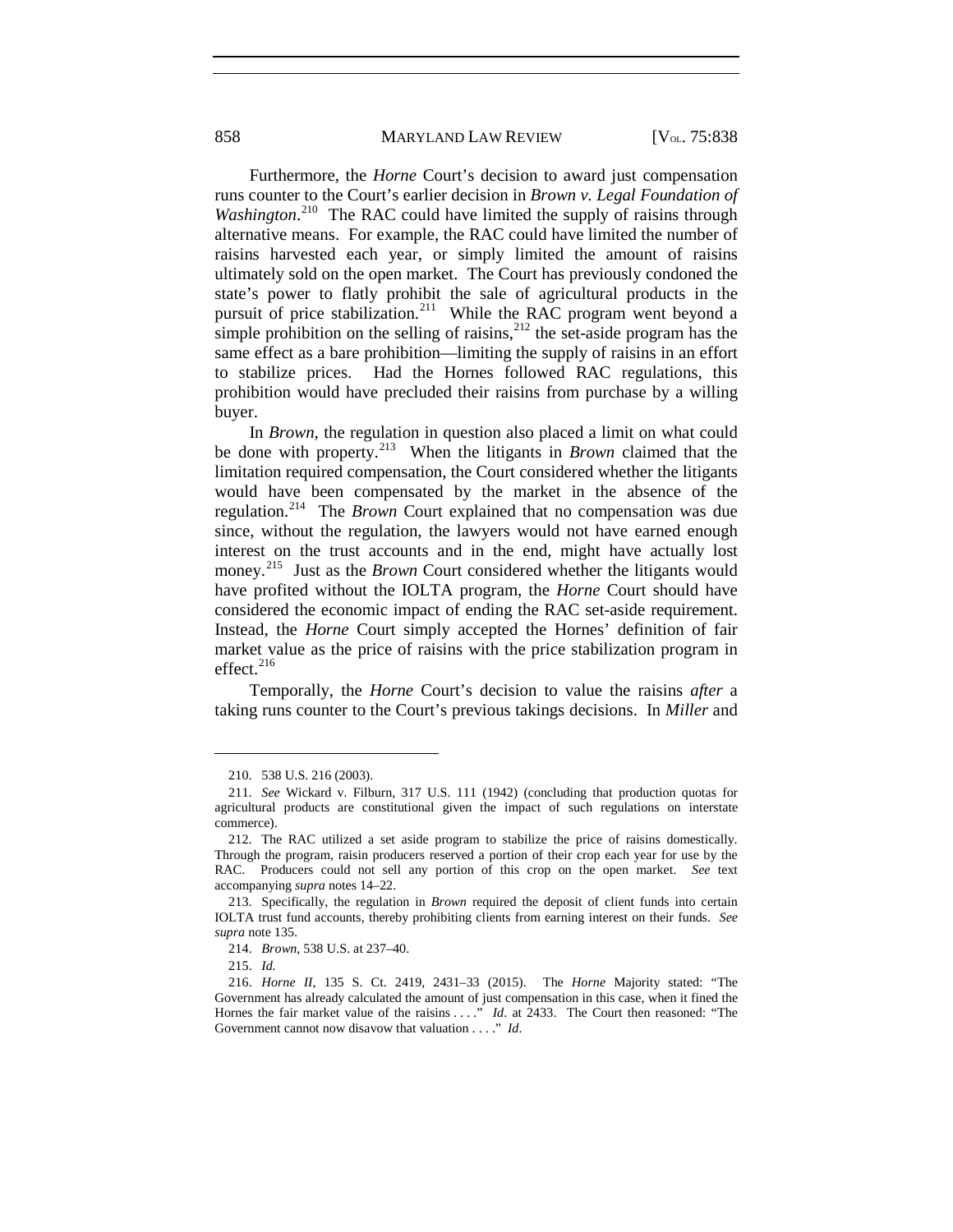*Kimball Laundry Co. v. United States*, [217](#page-22-0) the Court required the valuation of a taking to be determined *before* the taking occurs.[218](#page-22-1) In *Miller* and *Kimball Laundry*, the claimants attempted to receive higher compensation after the government actions *increased* the value of the property.<sup>[219](#page-22-2)</sup> Likewise, in *Miller*, the Court held the compensation due was that which a willing buyer would pay at the time of the taking.<sup>220</sup> The *Kimball* Court rejected this argument and required that the value of the taken property was the value before the taking occurred.[221](#page-22-4) The *Horne* Court failed to reach such a conclusion in similar circumstances. The Hornes based their claim on the value of the raisins *after* the RAC program had already increased the price of raisins.<sup>[222](#page-22-5)</sup> Such a decision fails to follow the Court's previous decisions in *Miller* and *Kimball Laundry*, requiring a valuation of compensation *before* or at the time of the taking. The *Horne* decision will impact future takings claims, as it may permit takings claimants to receive higher levels of compensation.<sup>[223](#page-22-6)</sup>

# *2. The* Horne *Court Failed to Consider Additional Regulatory Benefits Incurred by the Hornes*

Beyond failing to consider how the RAC price stabilization program impacted the price that the Hornes ultimately received, the *Horne* Court also prevented any consideration of the benefits incurred by the Hornes as a result of the RAC program. The Court held that "general regulatory activity such as enforcement of quality standards can[not] constitute just compensation for a specific physical taking."<sup>224</sup> Instead, the Court should have considered the regulatory benefits incurred by the Hornes as a result of the RAC enforcement.

The Court in *Armstrong v. United States*<sup>[225](#page-22-8)</sup> elaborated on the intention behind the Fifth Amendment's prohibition on the taking of private property without just compensation.<sup>[226](#page-22-9)</sup> Specifically, the Court explained that the starting point for takings claims should be whether the "government [is] forcing some people alone to bear public burdens which, in all fairness and

<sup>217.</sup> 338 U.S. 1 (1949).

<span id="page-22-2"></span><span id="page-22-1"></span><span id="page-22-0"></span><sup>218.</sup> Kimball Laundry Co. v. United States, 338 U.S. 1, 7 (1949); United States v. Miller, 317 U.S. 369, 380–81 (1943).

<sup>219.</sup> *Id.*

<sup>220.</sup> *Miller*, 317 U.S. at 380–81.

<sup>221.</sup> *Kimball Laundry Co.*, 338 U.S. at 6–7.

<span id="page-22-8"></span><span id="page-22-7"></span><span id="page-22-6"></span><span id="page-22-5"></span><span id="page-22-4"></span><span id="page-22-3"></span><sup>222.</sup> Horne v. USDA, 673 F.3d 1071, 1075–77 (9th Cir. 2012), *rev'd*, 133 S. Ct. 2053 (2013), *remanded to* 750 F.3d 1128 (9th Cir. 2014), *rev'd*, 135 S. Ct. 2419 (2015).

<sup>223.</sup> *See infra* Part IV.B.

<sup>224.</sup> *Horne II*, 135 S. Ct. 2419, 2432 (2015).

<sup>225.</sup> 364 U.S. 40 (1960).

<span id="page-22-9"></span><sup>226.</sup> *Id.* at 49.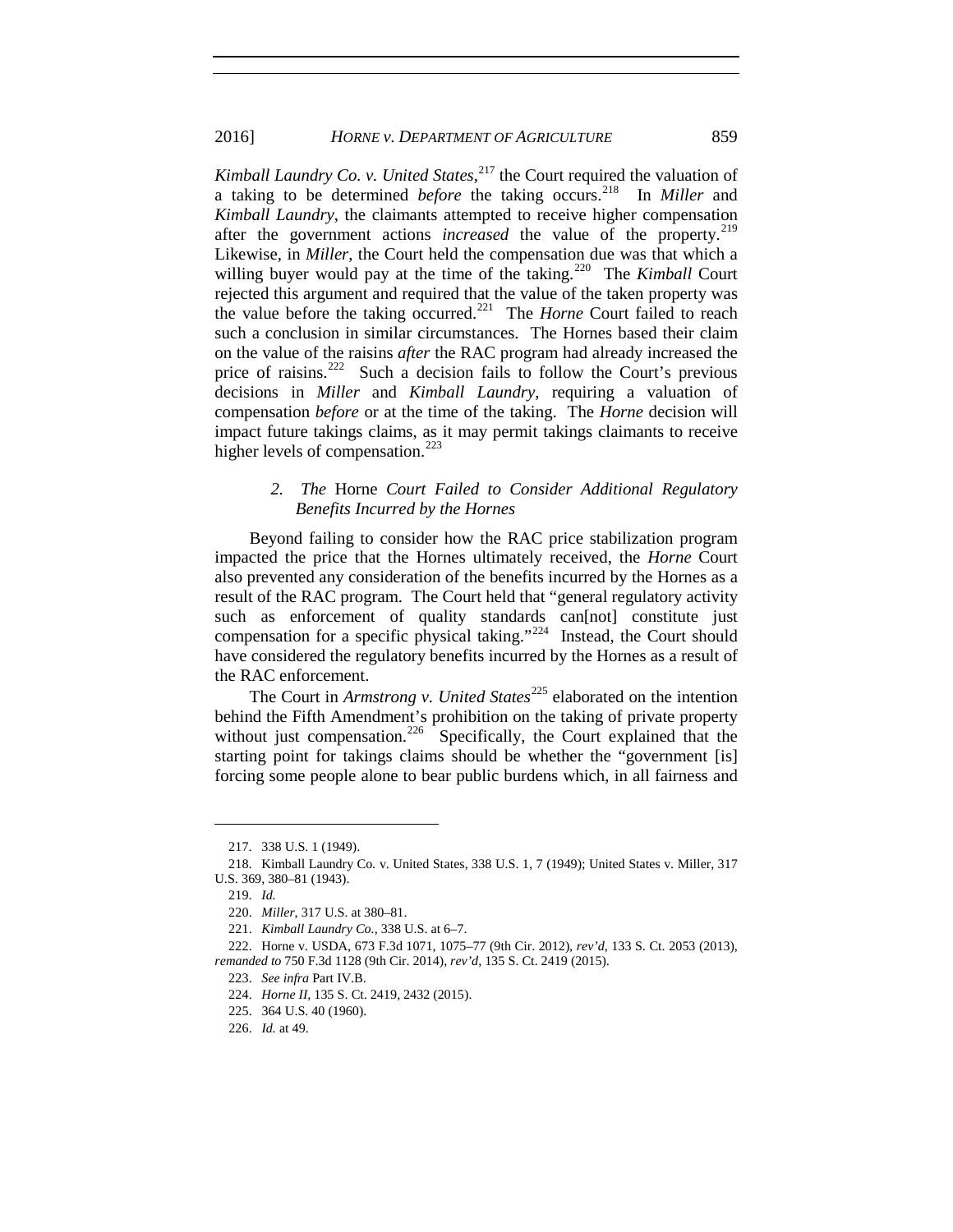860 MARYLAND LAW REVIEW [V<sub>OL.</sub> 75:838

justice, should be borne by the public as a whole."<sup>[227](#page-23-0)</sup> Right away, the Court's general statement in *Armstrong* should lead one to question the reasoning in *Horne*. Several aspects of the RAC price stabilization program are intended for the protection of raisin farmers, and not those of the general public. The RAC price stabilization program serves as the best example of an exclusive benefit upon the raisin farmers. Without the price stabilization program, the market would be flooded with the entirety of each year's raisin crop. This would lead to lower prices, which would be economically advantageous to the population as  $\alpha$  whole.<sup>228</sup> Therefore, the RAC price stabilization program serves to benefit the farmers *themselves*. Additionally, the RAC oversees quality control of raisins sold in the United States. There may be some merit to the argument that society as a whole benefits from the RAC regulation. The quality control program more likely protects the interests of raisin producers, providing peace of mind to consumers that the raisins sold in the United States are suitable for consumption.

In his dissent, Justice Breyer reasons that the majority should have remanded for a further determination of just compensation accounting for these benefits.[229](#page-23-2) To bolster his position, Justice Breyer relies on the Court's previous decision in *Bauman v. Ross*. [230](#page-23-3) In *Bauman*, the Court considered whether an award of just compensation should be lessened by accounting for the increase in property value after taking a *portion* of the property for the purpose of a building a public roadway.<sup>231</sup> The Court concluded that compensation must be adjusted for the benefits incurred from a taking.[232](#page-23-5) In *Horne*, however, the Court failed to acknowledge the need for consideration of these benefits. Just as the claimants in *Bauman* had a portion of their land taken for public use, the Hornes had a portion of their raisin crop taken. The Court parted with *Bauman*, refusing to allow for any consideration of the benefits received by the Hornes. The majority claims that the government and Justice Breyer fail to cite "support for its hypothetical-based approach [regarding benefits incurred by the Hornes]."<sup>[233](#page-23-6)</sup> Ironically, the majority fails to cite any support to reach the conclusion that *Bauman* should not apply.<sup>234</sup> The Court's decision in *Kimball Laundry* noted that intangibles, such as a business's goodwill and "earning power due to effective organization," are often more important

<sup>227.</sup> *Id.*

<span id="page-23-4"></span><span id="page-23-3"></span><span id="page-23-2"></span><span id="page-23-1"></span><span id="page-23-0"></span><sup>228.</sup> The conclusion relies on the safe assumption that most of the population does not produce raisins.

<sup>229.</sup> *Horne II*, 135 S. Ct. at 2433–36 (Breyer, J., concurring and dissenting).

<sup>230.</sup> *Id.* at 2434.

<sup>231.</sup> Bauman v. Ross, 167 U.S. 548, 567–68 (1896).

<span id="page-23-5"></span><sup>232.</sup> *Id.* at 570 (quoting Chesapeake & Ohio Canal v. Key, 3 Cranch C.C. 599, 601 (1829)).

<span id="page-23-6"></span><sup>233.</sup> *Horne II*, 135 S. Ct. at 2432.

<span id="page-23-7"></span><sup>234.</sup> *Id.* at 2431–33.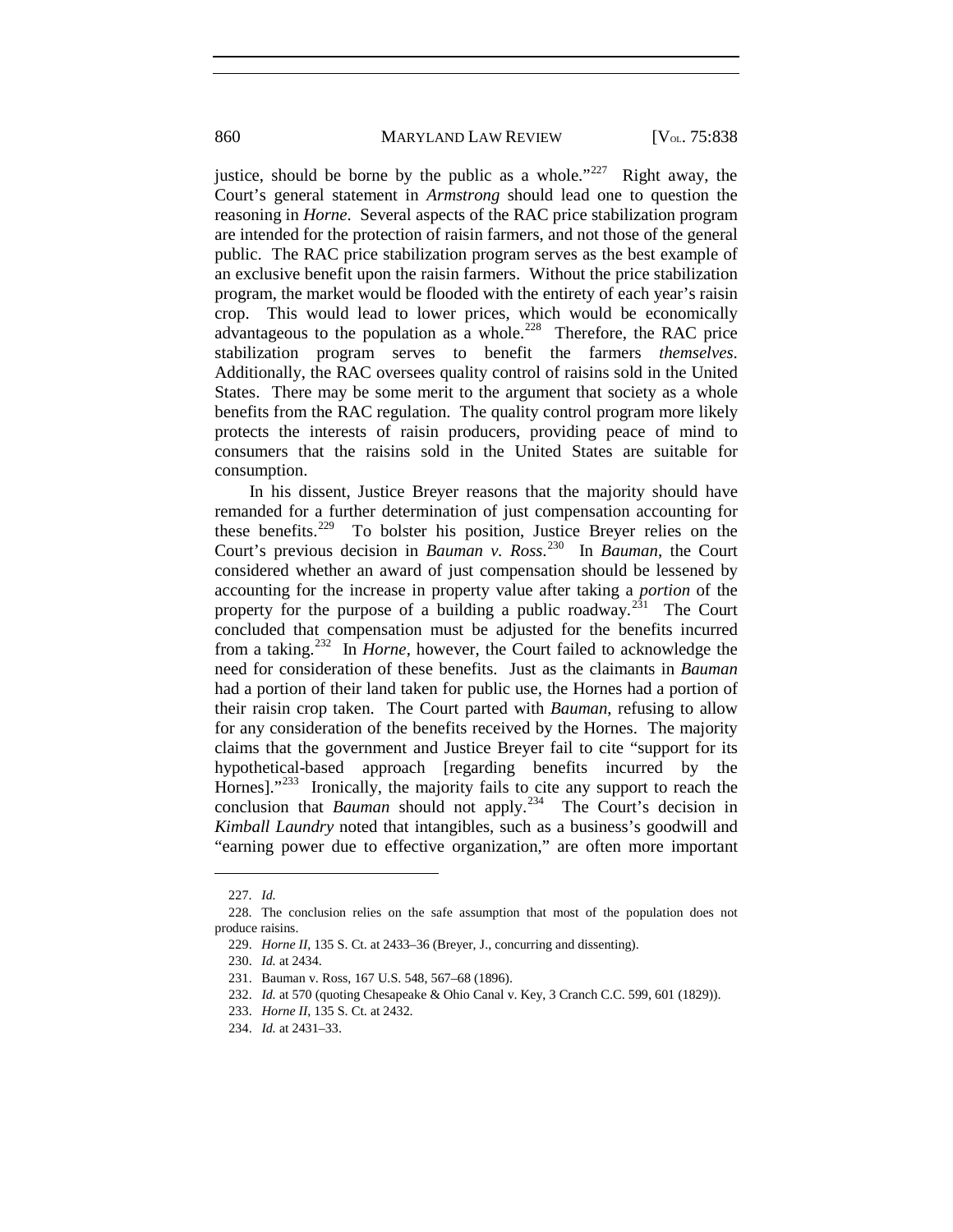#### 2016] *HORNE v. DEPARTMENT OF AGRICULTURE* 861

elements than the value of tangible property.<sup>235</sup> If intangibles such as goodwill and effective organization should be considered when determining just compensation, it seems only fair that intangible benefits such as stable raisin prices each year, quality control standards, and promotional activities of the RAC should also be considered. The *Horne* majority simply dismissed reducing just compensation for "general regulatory activity."<sup>[236](#page-24-1)</sup>

The Court's cabined view of the loss suffered by the Hornes highlights the confusion of the majority's analysis. The Court considered only the value of the raisins taken, without any consideration of the rest of the raisin crop, or other benefits incurred by the raisin farmers. In a sense, the Court closed its eyes to the fact that the reserve portion of the crop, the part at issue in *Horne*, was only a *portion* of the raisin crop. This highlights a recurring theme in taking's cases—the denominator problem. The "denominator problem" refers to the issue of considering the "scope of the 'thing' subject to devaluation" following a taking.<sup>[237](#page-24-2)</sup> Keeping with the parlance of the problem's title, the denominator problem can be best understood in the context of a fraction. The numerator, or the top part of the fraction, represents the economic harm to a particular piece of property caused by a taking.<sup>238</sup> The denominator, or the bottom part of the fraction, is the total value of the relevant piece of property, including that which is not subjected to the regulation.<sup>239</sup> In terms of the denominator problem, the *Horne* Court considered the raisin crop subject to the reserve requirement as both the numerator and the denominator. For the majority, the reserve portion of the raisin crop was the beginning, middle, and end of the story. Justice Breyer, however, noted the bigger picture, arguing that the *entire* crop, that is, not just the reserve raisins, were impacted and in some way, assigned a higher economic value as a result of the RAC program.

The consideration of benefits incurred as a result of the taking was even condoned in one case cited by the majority. In *Loretto v. Teleprompter Manhattan CATV Corp.*, [240](#page-24-5) the Court concluded that the mandatory installation of television cables along the rooftops of apartment buildings amounted to a taking.<sup>241</sup> The *Loretto* Court acknowledged that when determining compensation, some consideration would need to be given to the possibility that the apartments *increased* in value as a result of

<span id="page-24-0"></span><sup>235.</sup> Kimball Laundry Co. v. United States, 338 U.S. 1, 11 (1949) (quoting Galveston Elec. Co. v. Galveston, 258 U.S. 388, 396 (1922)).

<sup>236.</sup> *Horne II*, 135 S. Ct. at 2432.

<span id="page-24-5"></span><span id="page-24-4"></span><span id="page-24-3"></span><span id="page-24-2"></span><span id="page-24-1"></span><sup>237.</sup> Frank I. Michelman, *Property, Utility, and Fairness: Comments on the Ethical Foundations of "Just Compensation" Law*, 80 HARV. L. REV. 1165, 1192–93 (1967).

<sup>238.</sup> Walcek v. United States, 49 Fed. Cl. 248, 258–59 (2001).

<sup>239.</sup> *Id.* 

<sup>240.</sup> 458 U.S. 419 (1982).

<span id="page-24-6"></span><sup>241.</sup> *Id.* at 441.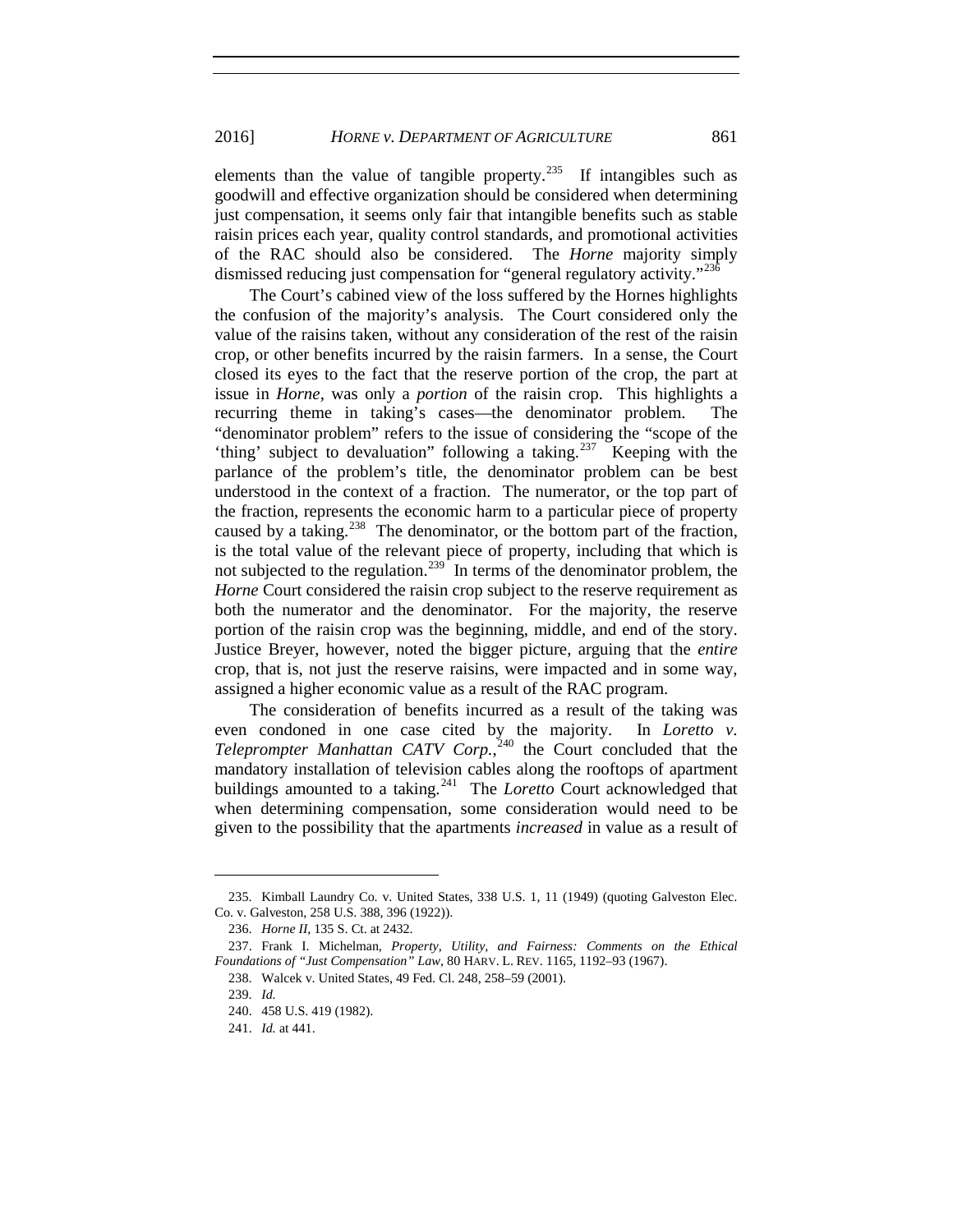862 MARYLAND LAW REVIEW [V<sub>OL.</sub> 75:838]

the installation of the cables.<sup>[242](#page-25-0)</sup> Despite the *Horne* Court's heavy reliance on *Loretto* in other parts of its analysis, the Court failed to acknowledge *Loretto's* call to adjust compensation.<sup>[243](#page-25-1)</sup>

# *B. The* Horne *Decision Will Facilitate Unjust Enrichment of Future Takings Claimants*

The *Horne* Court should have recognized the benefits received by the Hornes as a result of the RAC stabilization program and remanded for a further determination regarding the proper level of just compensation, accounting for these economic benefits. The majority dismissed concerns that, "this case will affect provisions concerning whether a condemning authority may deduct special benefits . . . from the amount of compensation it seeks to pay a landowner suffering a partial taking."[244](#page-25-2) Instead, the Court simply stated, "[such cases] do not create a generally applicable exception to the usual compensation rule, based on asserted regulatory benefits of the sort at issue here." $245$  There are examples of situations, however, where the *Horne* Court's analysis of just compensation may have a substantial impact on the payment of future takings claimants. Already, courts across the United States have relied on *Horne* as support for ordering increased compensation of takings claimants. Prior to the Court's decision in *Horne*, the rule that just compensation be determined *at the time* a taking occurred served as a well settled principle of takings jurisprudence.<sup>[246](#page-25-4)</sup> Put another way, takings claimants could not, prior to *Horne*, base their claims on the value of the property *after* it is taken and subsequently improved by the condemning authority.

An example from Baltimore, Maryland demonstrates the difference in property valuation. When building Oriole Park at Camden Yards and Ravens Stadium in the 1990s, the Maryland Stadium Authority paid nearly \$100 million to purchase the land for the venues from nearly two dozen businesses.<sup>[247](#page-25-5)</sup> Before construction began, the Maryland General Assembly granted the Maryland Stadium Authority the statutory authority to seek condemnation of land for stadium construction.<sup>248</sup> According to the Real Property chapter of the Maryland Code, "the value of the property sought to

<sup>242.</sup> *Id.* at 441 n.15.

<sup>243.</sup> *Horne II*, 135 S. Ct. 2419, 2432 (2015).

<sup>244.</sup> *Id.* 

<sup>245.</sup> *Id.* 

<span id="page-25-4"></span><span id="page-25-3"></span><span id="page-25-2"></span><span id="page-25-1"></span><span id="page-25-0"></span><sup>246.</sup> United States v. Miller, 317 U.S. 369, 374 (1943) (first citing Kerr v. S. Park Comm'rs, 117 U.S. 379, 386 (1886); then citing Shoemaker v. United States, 147 U.S. 282, 304 (1892); and then citing United States v. Twin City Power Co., 350 U.S. 222, 228 (1956)).

<span id="page-25-6"></span><span id="page-25-5"></span><sup>247.</sup> Jon Morgan, *Arguing Worth of Ravens Stadium: Cost Efficiency Debated by Economists, Public*, BALT. SUN (Sept. 6, 1998), http://articles.baltimoresun.com/1998-09- 06/news/1998249077\_1\_ravens-downtown-baltimore-federal-hill.

<sup>248.</sup> MD. CODE ANN., ECON. DEV. § 10-620 (2008).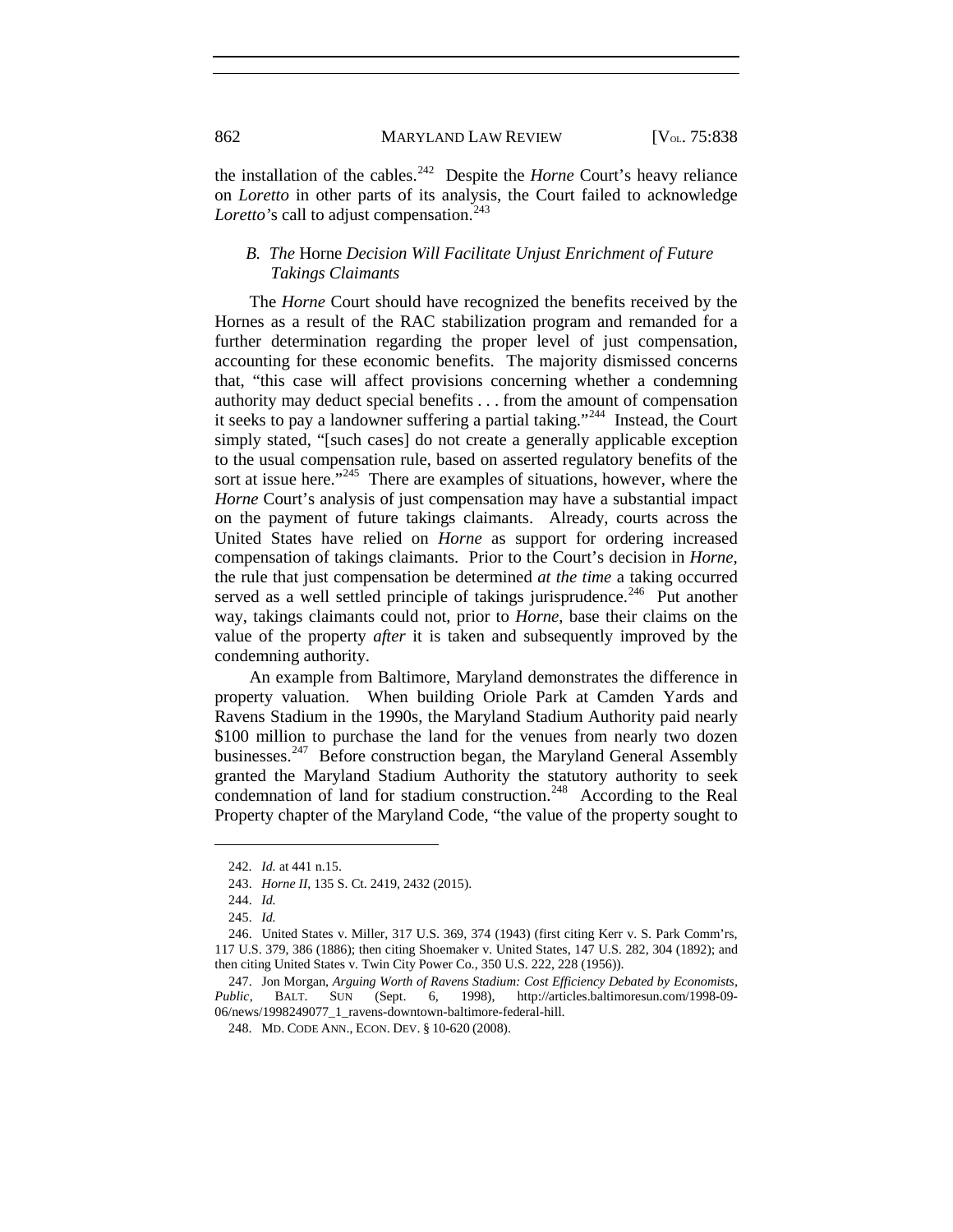be condemned and of any adjacent property . . . shall be determined as of the date of the taking  $\ldots$  ."<sup>249</sup> This legislation permitted the Maryland Stadium Authority to purchase the land as it was valued *before* being used as prime stadium real estate. Now, according to the *Horne* decision, the Maryland Stadium Authority would be required to pay top dollar for prime, future stadium land. $250$ 

<span id="page-26-0"></span>Not even a year after the Court's decision in *Horne*, courts and litigants are beginning to rely on *Horne* in an effort to increase compensation for takings claimants.[251](#page-26-3) In *Colonial Chevrolet Co. v. United*  States,<sup>[252](#page-26-4)</sup> the United States Court of Federal Claims allowed a suit by car dealers claiming that their dealerships were taken without compensation following the Troubled Asset Relief Program to go forward despite the fact that the dealerships were nearly insolvent at the time of the "taking."<sup>253</sup> By allowing the case to go forward, the Court of Federal Claims condoned the claimants' reliance on *Horne* for the proposition that the court should not "now consider the issue of economic loss as a result of the government's action" after finding that regulatory benefits cannot be considered.<sup>[254](#page-26-6)</sup>

Likewise, on appeal, the litigants cited *Horne* for the holding that courts need not consider hypothetical regulatory benefits.<sup>255</sup> The appellant alleges that the *Horne* decision does not permit a hypothetical analysis of the value of property without the government action resulting in the taking.[256](#page-26-8) The initial reliance on *Horne* by the Court of Federal Claims and litigants indicates, at least for this small number of cases, that the compensation holding from *Horne* may stand to unjustly enrich takings claimants.

<sup>249.</sup> MD. CODE ANN., REAL PROP. § 12-103 (2015).

<span id="page-26-2"></span><span id="page-26-1"></span><sup>250.</sup> My thanks to Professor Michael Pappas for suggesting this illustration of the consequences of *Horne*.

<span id="page-26-3"></span><sup>251.</sup> *See, e.g.*, Colonial Chevrolet Co. v. United States, 123 Fed. Cl. 134, 138, 146 (2015) (noting that the *Horne* Court rejected the government's argument that the Hornes were economically better off due to the impact of the RAC price support program); Charlottesville Div. v. Dominion Transmission, Inc., No. 3:14-cv-00041, 2015 U.S. Dist. LEXIS 132554 at \*32 (citing *Horne* for the proposition that the Court, "has established 'an 'ad hoc' factual inquiry,' requiring the consideration of 'factors such as the economic impact of the regulation, its interference with reasonable investment-backed expectations, and the character of the government action'"); Opening Brief of Appellant at 50, Starr Int'l Co. v. United States, Nos. 2015-5103 and -5133 (Fed. Cir. docketed June 26, 2015) (arguing that *Horne* illustrated a correct method of calculating fair market value).

<sup>252.</sup> 123 Fed. Cl. 134 (2015).

<span id="page-26-7"></span><span id="page-26-6"></span><span id="page-26-5"></span><span id="page-26-4"></span><sup>253.</sup> *Id.* at 138.

<sup>254.</sup> *Id.*

<sup>255.</sup> Opening Brief of Appellant, *supra* not[e 251.](#page-26-0)

<span id="page-26-8"></span><sup>256.</sup> *Id.*